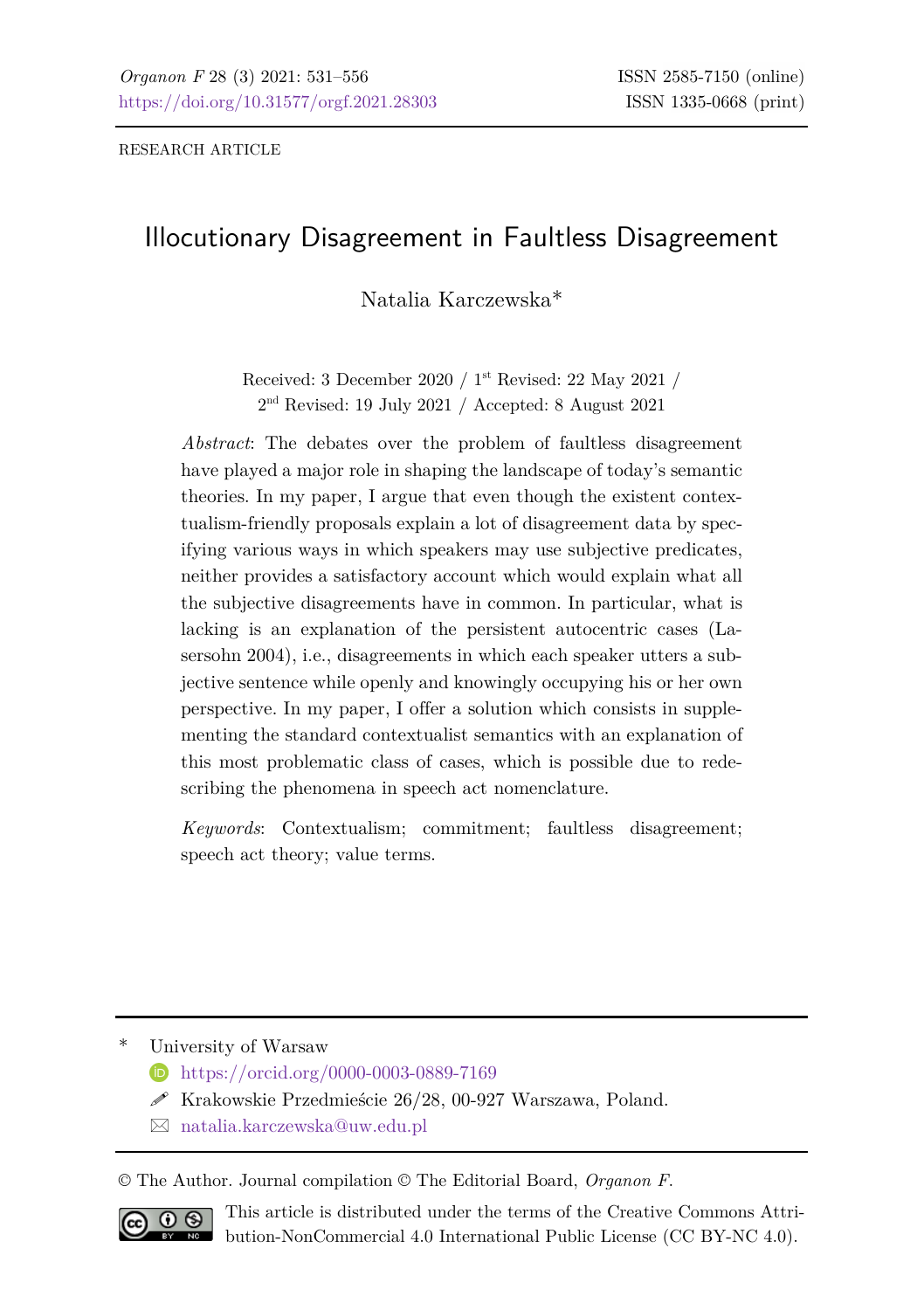#### **1. Introduction**

Faultless disagreement (FD), as the name itself suggests, is such a conversation that gives rise to two intuitions: (1) that the speakers are disagreeing and (2) that neither of the speakers has made a mistake in uttering what they have uttered (Kölbel 2004, Lasersohn 2005). Such impressions arise, among other situations, $\frac{1}{1}$  $\frac{1}{1}$  $\frac{1}{1}$  in relation to discussions about aesthetic, moral or gustatory value, e.g.:

[Dialogue 1] Amy: Brussels sprouts are tasty. Betty: No, Brussels sprouts are not tasty at all.

These two intuitions are arguably in a kind of tension—generally, on some pre-theoretical construal of the terms 'fault' and 'disagreement', if two speakers really disagree (that is, they are not mistaken about what the other one is saying and the dispute is not merely verbal), one of them must be wrong. If nobody is wrong, then the dispute cannot be a real disagreement (Boghossian 2006, Glanzberg 2007, Stojanovic 2007). This tension is particularly noticeable in discussions concerning the objective realm, where disagreement is typically construed as a situation in which one speaker expresses some proposition  $p$ , while the other expresses either the negation of this very proposition or some proposition which entails its negation. Faultlessness, on the other hand, is understood as saying something true—that is, something that is in agreement with the facts. Clearly then, in discussions about *objective* facts, faultlessness entails lack of disagreement and *vice versa*, so in any given situation either the speakers are disagreeing or they are faultless, but not both. Many authors believe, however, that value disagreements are different in this respect. In their case no priority can be given to either of the competing intuitions and, consequently, an adequate account of evaluative language should be able to explain both of them. The problem is that in many cases, a theory which provides a plausible account of the semantic content of value sentences, which, in my opinion, requires

<span id="page-1-0"></span>Some authors believe that FD intuitions arise also in conversations involving vague descriptive predicates or epistemic modals (e.g., Dietz 2008, Richard 2008, Stephenson 2007).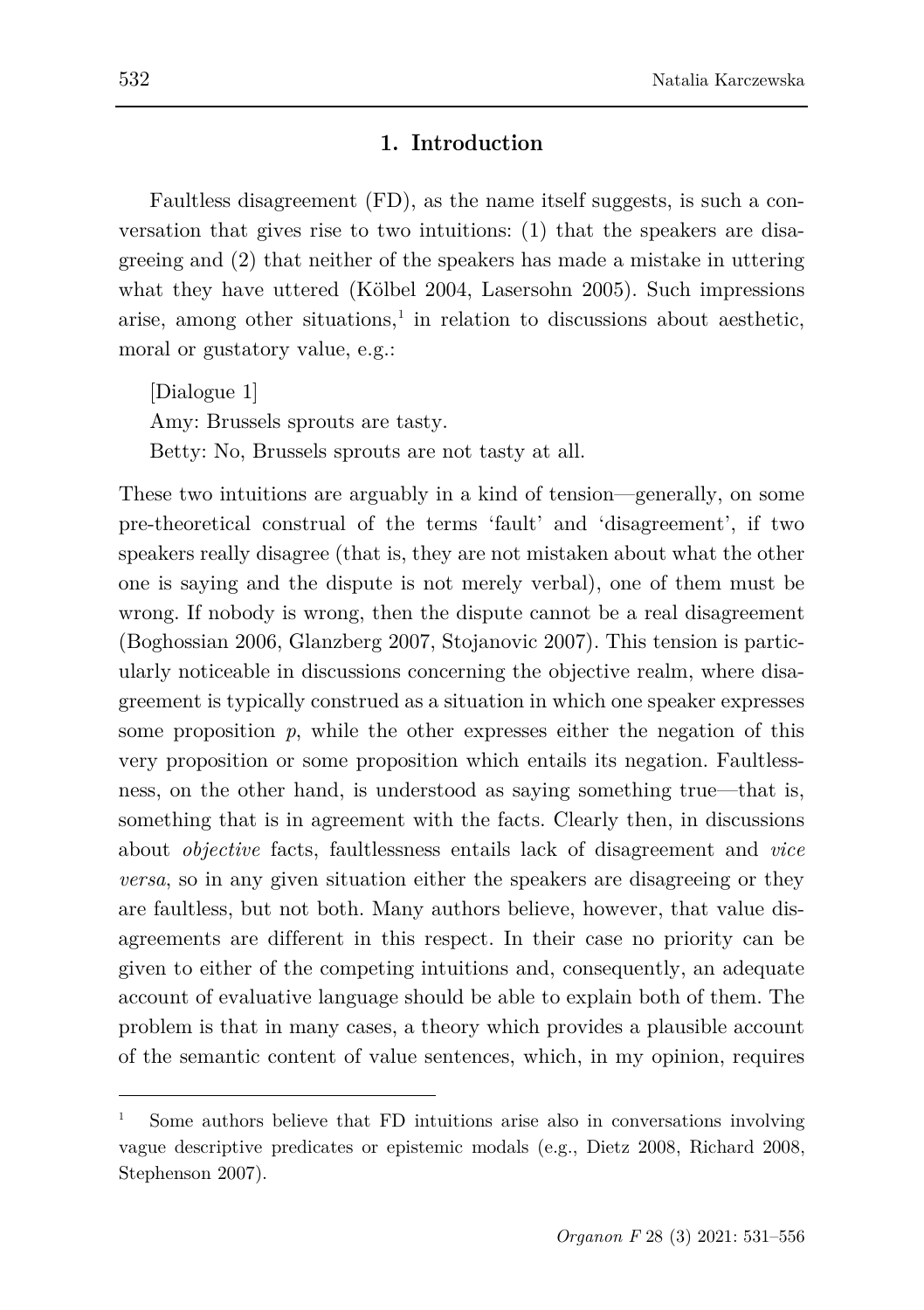also the ability to account for the faultlessness appearances, has trouble explaining the disagreement intuitions in equally robust semantic terms. Since (1) and (2) are difficult to reconcile within standard accounts of the semantics of such sentences, faultless disagreements have constituted a much-discussed challenge to contemporary theories of meaning.

It seems that nowadays there are three main contenders that, sometimes forming alliances, have something interesting to say about disagreements involving value: contextualism, relativism and expressivism[.2](#page-2-0) Additionally, there are many pragmatic, metalinguistic and hybrid accounts which offer alternative explanations of the phenomenon. In my paper, I claim that even though the existent proposals explain a lot of disagreement data by specifying various ways in which speakers may use evaluative predicates, they do not focus on providing a satisfactory explanation of the persistent autocentric cases (Lasersohn 2004), i.e., disagreements in which each speaker utters a subjective sentence while openly and knowingly occupying his or her own perspective. To remedy that, I offer a solution which consists in supplementing the standard contextualist semantics with an explanation of this most problematic class of cases, which becomes possible due to a redescription of the phenomena using the speech act nomenclature. In section 2, I briefly discuss the problem that FD poses for contextualism. Further, I briefly talk about some accounts which aim at explaining disagreement intuitions without giving up a contextualist semantics and I claim that they do not provide a satisfactory account of persistent autocentric cases. In section 3, I argue that value terms are systematically used to perform nonassertive speech acts—praise and disapproval, which form the class of evaluations. Further, I describe a new notion of disagreement—illocutionary disagreement—and I show how it can account for FD intuitions. Additionally, I propose a characterization of evaluations as a separate kind of illocutions. In section 4, I show how my account differs from its close cousin the conflicting attitudes view[3](#page-2-1) —and argue that it provides an explanation

<span id="page-2-0"></span><sup>2</sup> Some absolutist views in a minimalist framework have recently been proposed too (see, e.g., Wyatt 2018).

<span id="page-2-1"></span><sup>3</sup> What I have in mind here are conflicts of non-doxastic attitudes only. Such views are typically hybrids of some account of truth-conditional content expressed in value utterances and the postulate that these utterances are connected with the existence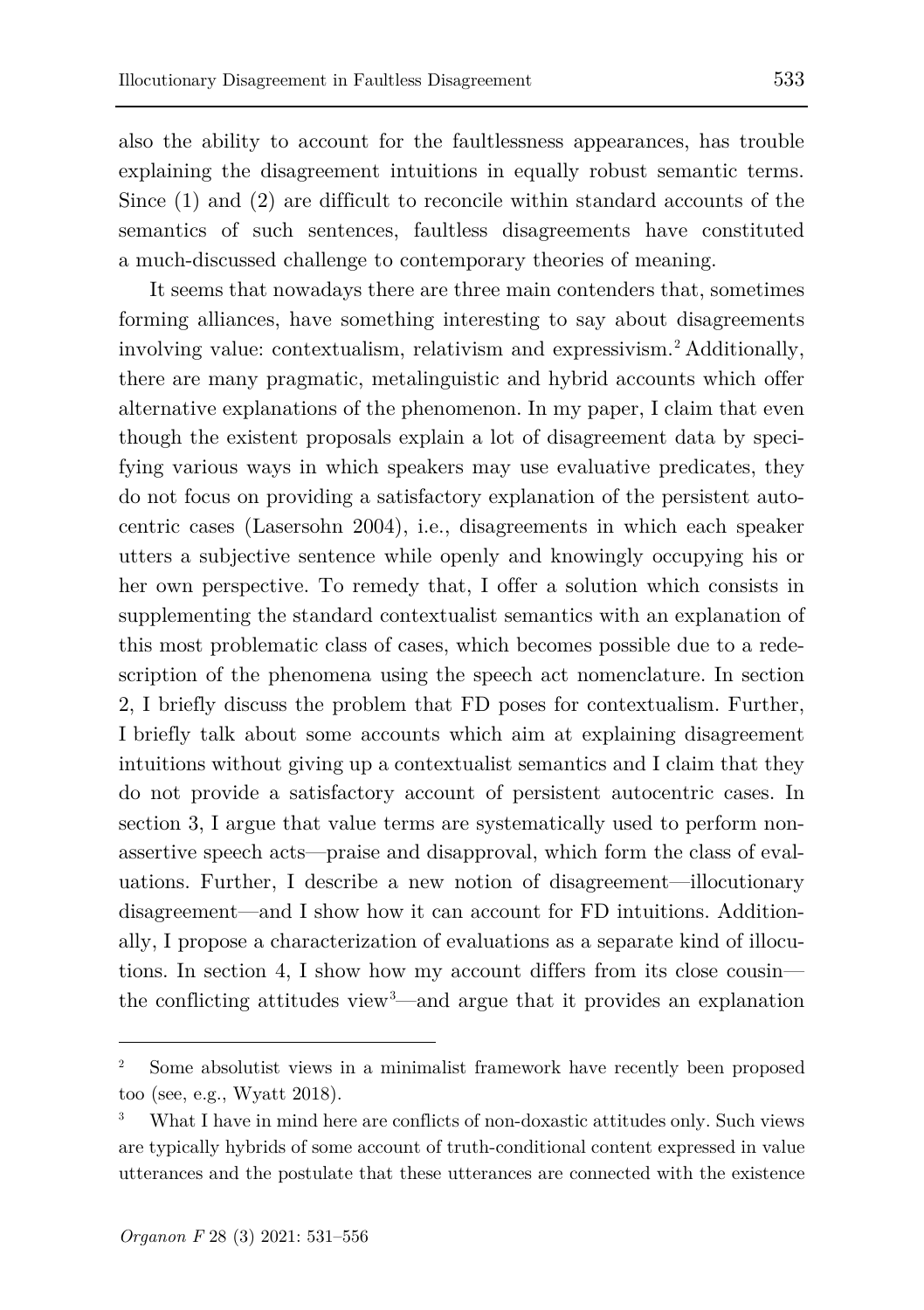of disagreement intuitions, which is both more plausible and unificatory than conflict of attitudes, as it can be generalized to disagreement in general, even though it does not preclude the possibility that some affective attitudes are in fact present.

### **2. Contextualism and supplementary solutions**

Few people think that value sentences are completely independent of standards or perspectives. Perhaps some speakers are inclined to believe that some deeds are absolutely and objectively morally right or wrong, but when it comes to gustatory properties such as tastiness or to aesthetic properties such as beauty, most of us seem to allow for some subjectivity or standard-dependence. When making an utterance about taste, the speaker realizes that its truth value must in some way depend on context. This context-relativity can be cashed out in different ways. One way to do it is to say that value predicates, such as *is tasty* have a hidden argument place or an unarticulated constituent which gets filled in at the context of utterance. This is what some versions of contextualism are committed to. Another way consists in keeping the content constant across contexts of utterance and assigning a truth value that is relativized to the context of evaluation, which is what relativism holds. In this paper, I am going to focus on the picture drawn by contextualism.[4](#page-3-0)

According to contextualism, what is expressed in Amy's utterance of 'Brussels sprouts are tasty' in [Dialogue 1] is the proposition *that Brussels* 

or expression of non-propositional, affective attitudes. Some of these views are called hybrid-expressivism, but since this label is not fitting for all, I will avoid using it and speak about conflicting attitudes views.

<span id="page-3-0"></span>Contextualism and relativism come in many versions, which may lead to a significant terminological confusion. Here I take only one criterion to distinguish between these two families of theories: namely, whether the value standard (for whom something is tasty or beautiful) comes into the picture as part of the proposition expressed—which I take to be a significant feature of contextualism—or whether it plays a role as one of the indices at the context of evaluation—which I take definitional for relativism. I believe that nothing in my later analysis hinges on this simplification.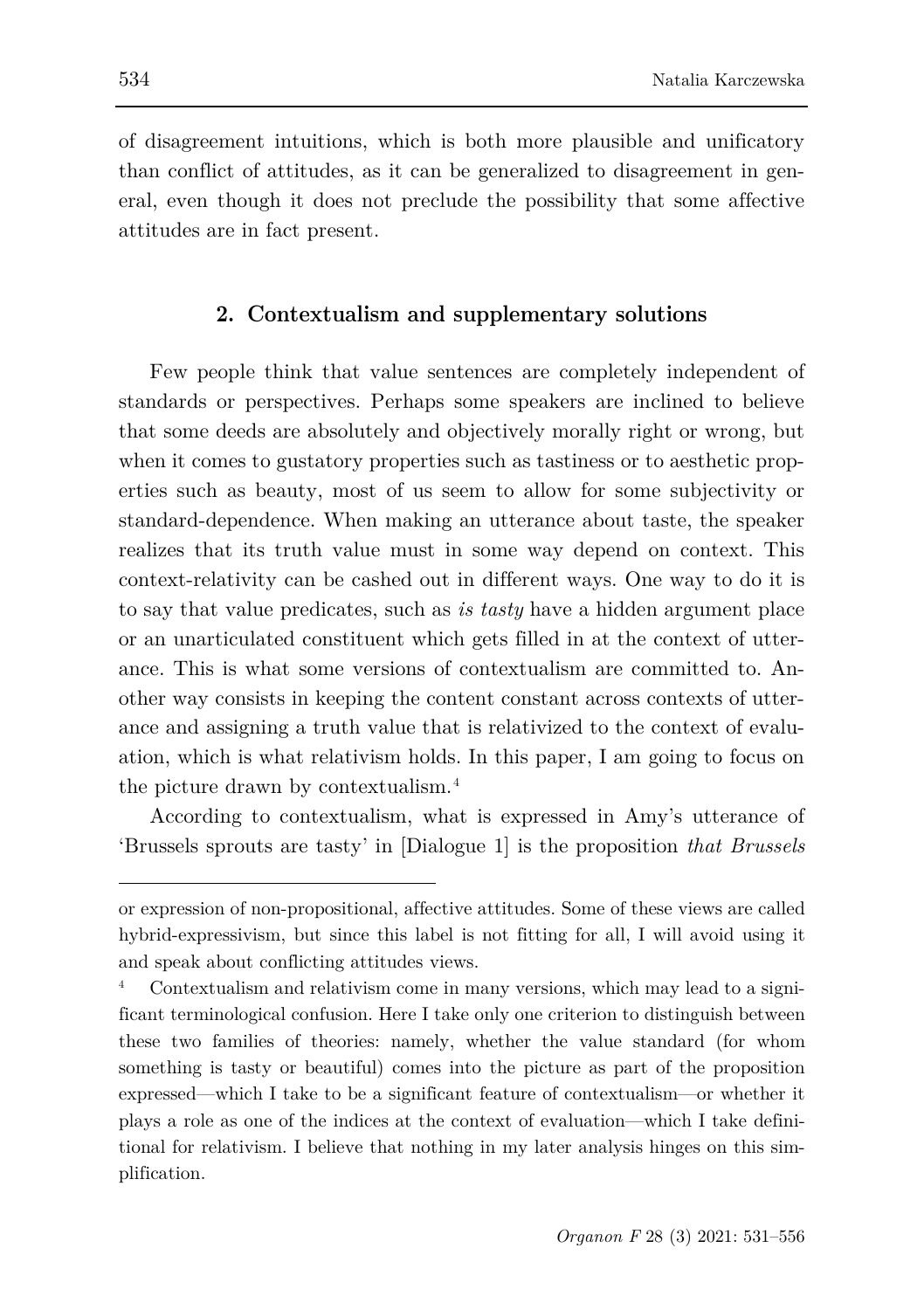*sprouts are tasty for Amy*. [5](#page-4-0), [6](#page-4-1) What is expressed by Betty, on the other hand, is the proposition *that Brussels sprouts are not tasty for Betty*. Since each speaker refers to her own standard of taste, this account of semantic content factors in the subjective character of the predicate *is tasty* and thus makes sense of the intuition of faultlessness. However, it becomes immediately clear that the proposition expressed by Betty does not contradict the one expressed by Amy and, if so, that they are not disagreeing if disagreement is construed as a pair of incoherent propositions. If we take intuition (1) for granted, however, contextualism needs to explain it anyway. It does not need to—and in most versions it does not—claim that there *is* a logical inconsistency between literally expressed propositions. Instead, it acknowledges that the appearance thereof is present and can be explained by either identifying propositional disagreement somewhere in the speaker meaning (implicature, presupposition etc.) or postulate a different construal of disagreement altogether.

Some authors (e.g., Stojanovic 2007) argue that FD is not a real problem which would require adopting a novel semantic theory (and that it does not play any significant role in adjudicating between contextualism and relativism). In each case in which FD intuitions arise, it should be possible to decide which one—intuition  $(1)$  or  $(2)$ —is symptomatic of the presence of a real phenomenon. In other words, upon inspection, it will turn out that a given case either is a real disagreement and one of the speakers is saying something false, or it's an instance of real faultlessness and the speakers are not disagreeing, but perhaps, due to a misunderstanding, they are talking past each other. The former case is not particularly contentious. It is a situation in which the speakers have the same standard in mind, but they differ about the facts of the matter. They, for example, discuss whether

<span id="page-4-0"></span><sup>5</sup> Here and in what follows, I ignore the time parameter, as the question of whether time should be part of the proposition is irrelevant to the aspect of the problem of disagreement I am interested in.

<span id="page-4-1"></span><sup>6</sup> Depending on the version, the standard parameter may be filled out with Amy, the group Amy belongs to, majority of people, etc. Here I focus on the 1st person perspective version of contextualism, which will take the parameter to be filled with the speaker—Amy, be it Amy simpliciter or Amy before or after brushing her teeth etc.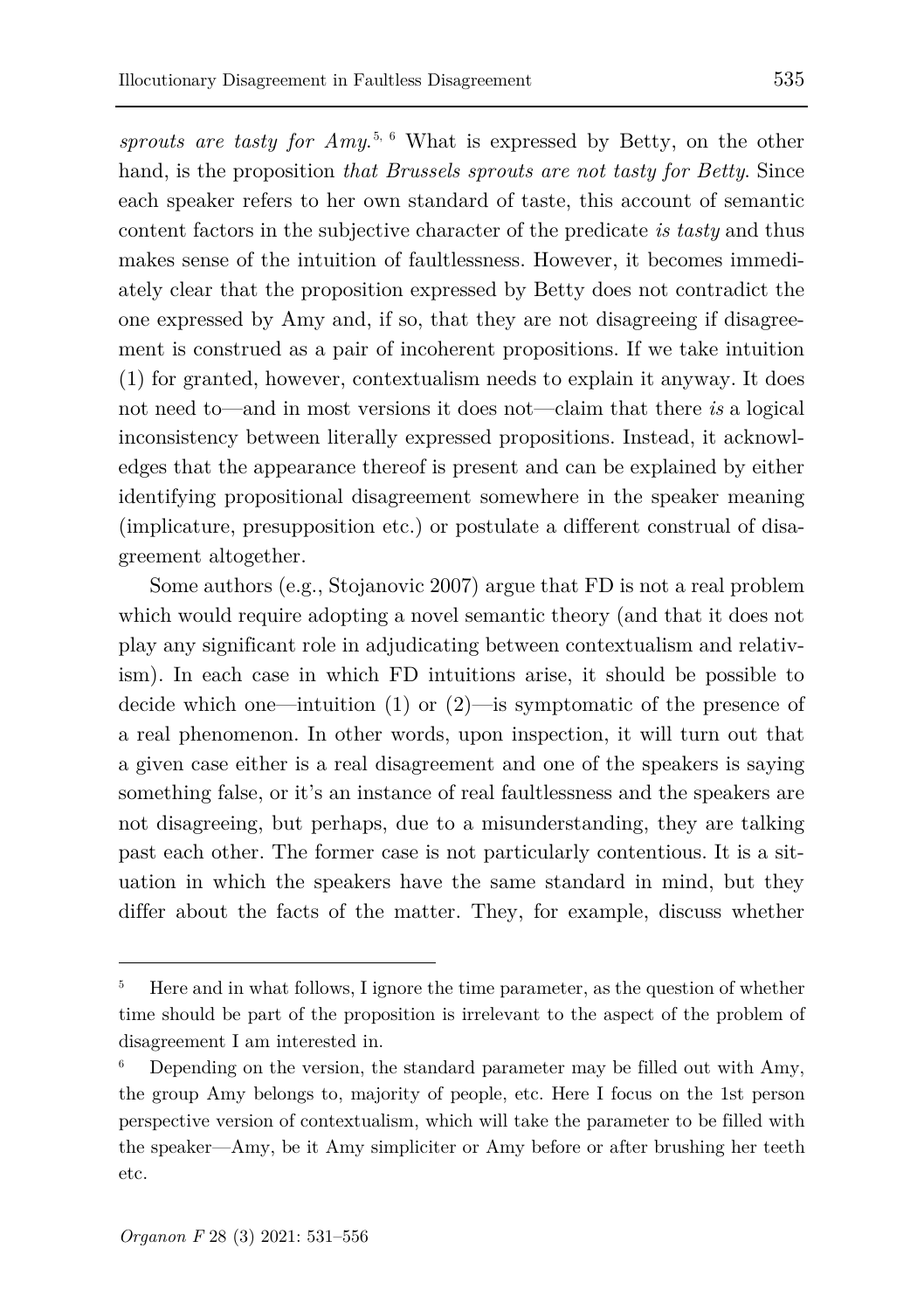Pollock's Convergence is a beautiful painting according to most American critics, which, even thought might be a difficult question to answer in practice, *has* a definitive answer and so, one can be wrong about it. The latter case, i.e., the situation in which the speakers are truly faultless, requires a more multifaceted treatment on a case by case basis. Sometimes competent interlocutors realize they are invoking different standards, like in [Dialogue 1], and thus they are just stating something about their respective tastes, in which case the disagreement intuition should vanish (which Stoja-novic refers to as the "OK/OK" situation).<sup>[7](#page-5-0)</sup> In other cases, they realize that, but the intuition of disagreement does not disappear. If that happens, it makes sense to take a closer look at what else is happening in the conversation and in its context.

Some authors (Stojanovic 2007, Sundell and Plunkett 2013) notice that persistent disagreement intuitions can be symptomatic of real conflicts which have to do with coordination of practical decisions that the speakers need to make taking into account the value judgments of the other side. For instance, the crux of the argument which, on the face of it, seems like a disagreement about the gustatory value of Brussels sprouts, may actually be the question of whether they should use this vegetable in the dish they are preparing and will consume together. Another option (Barker 2013, Sundell and Plunkett 2013, Kennedy 2013) is that rather than disagreeing about whether Brussels sprouts have the property of being tasty, the speakers are negotiating a common standard of tastiness or meaning of the word 'tasty'—which makes it a metalinguistic disagreement. In other words, they are arguing about what should *count* as tasty in their common context. Yet another idea is that speakers who are disagreeing about the matters of value presuppose that they share the standard (López De Sa 2008). Once it turns out that this presupposition of commonality is false, the disagreement is revealed to be spurious. I believe that in many conversational situations these explanations of (2) are in point. However, it is conceivable that there are still going to be some cases in which the speakers would oppose all kinds of paraphrase suggested above, that is, they would not, even upon

<span id="page-5-0"></span><sup>7</sup> "Tarek: OK. To my taste, this ice-cream is delicious; that's all I'm saying. Inma: OK, and to my taste, it isn't delicious at all; that's all I'm saying." (Stojanovic 2007, 693)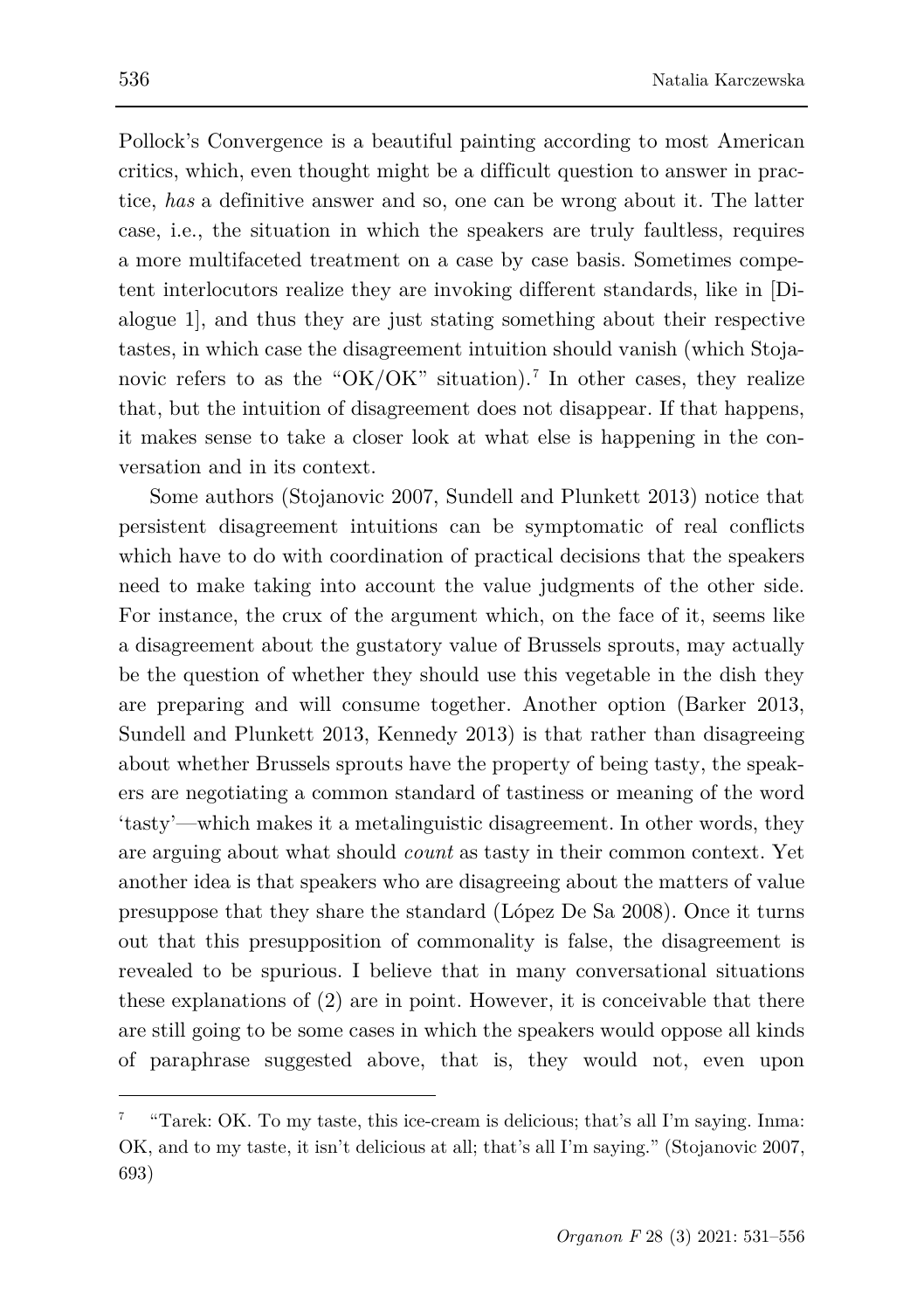reflection, consider their disagreement to be practical or metalinguistic. At the same time, they would believe that they occupy their own autocentric perspectives. I tend to agree both with Marques (2015) and Marques and García-Carpintero (2014) who argue that, if metalinguistic or presuppositional accounts were right, the intuition of disagreement should vanish upon enlightening the speakers. I also agree with Zeman (2016), who notices that this is the one class of cases of disputes about value that has not received a satisfactory treatment in the contextualist framework. According to him, until contextualism devises a straightforward explanation of persistent autocentric disagreement, it cannot claim it has accounted for the FD intuitions.

Finally, there are views which aim to account for disagreement intuitions by postulating conflict of non-cognitive attitudes expressed or possessed by the speakers (e.g., Buekens 2011, Clapp 2015, Huvenes 2012, Marques and García-Carpintero 2014). Such accounts often accompany contextualist accounts of the content of subjective utterances and thus can be treated as strategies supplementing contextualism with an account of FD. In section 4, I will argue that these solutions, even though plausible as accounts of value language, as accounts of FD suffer from some shortcomings which are avoided by my proposal. Before that, in the next section I present a sketch of my account, which has the potential of accounting for persistent autocentric cases of FD.

#### **3. Value terms in illocutions**

In order to lay the ground for my proposed explanation of what happens in autocentric cases of persistent disagreement about value, let me very briefly remind the reader of some basic notions pertaining to speech act "theory".[8](#page-6-0)

<span id="page-6-0"></span>It is customary to use inverted commas when talking about speech act theory, since it is not considered to be a theory with its own hypotheses, claims and so on. Rather, it is treated as a field of inquiry which, using its characteristic notions, aims at describing and investigating a large chunk of linguistic communication.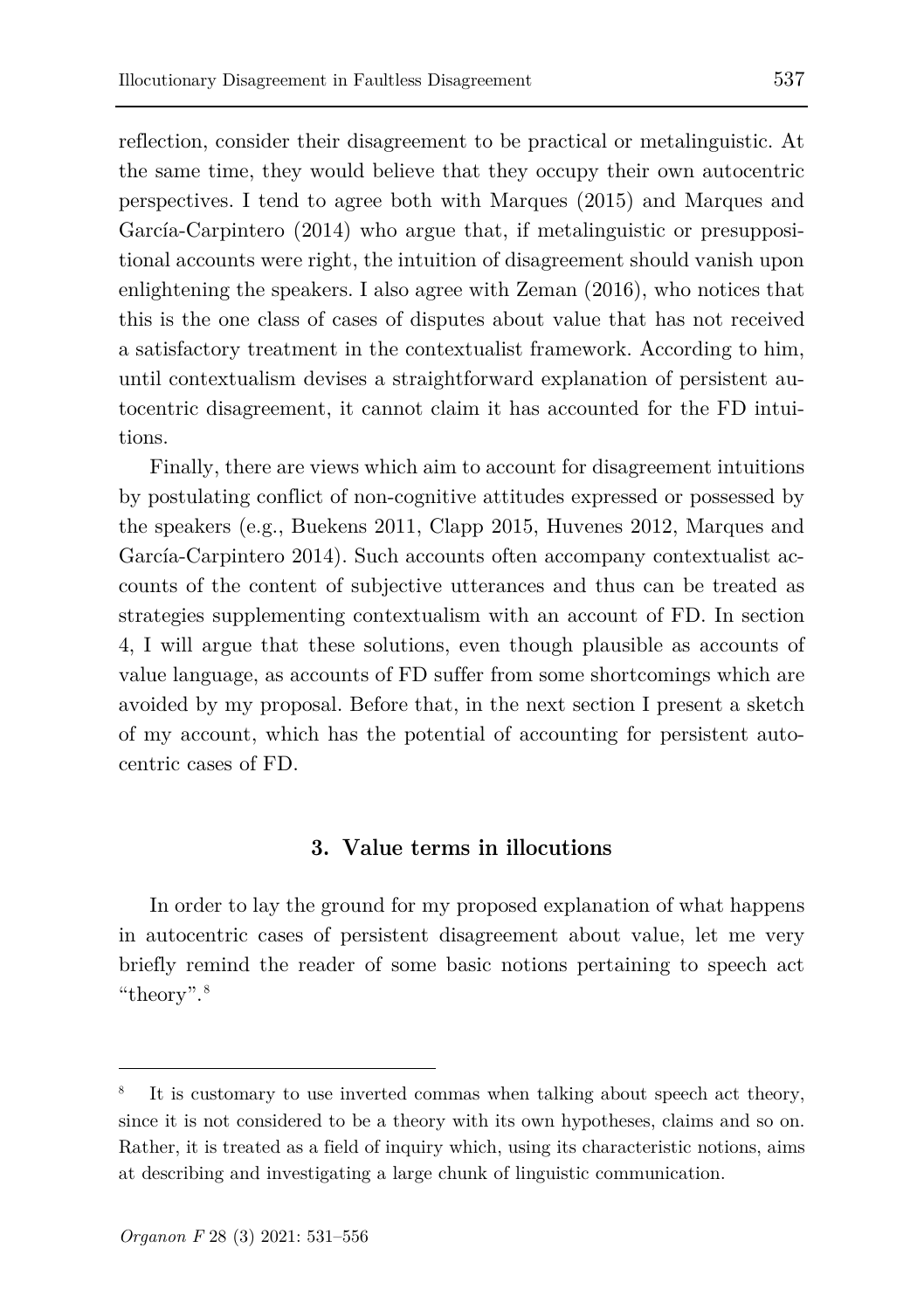In the developed version of his framework, J. L. Austin talks about speech acts—"things done with words"—also called *illocutionary acts* or *illocutions* (1962). Austin starts with the observation that not all utterances are meant to represent how things in the world are. Plenty of what we do in conversations are other things: promising, warning, inquiring, asking, apologizing and so on. Every illocution is made up from two components: propositional content and illocutionary force. The former is—simplifying a bit—the proposition expressed, while the latter is what determines what kind of speech act is performed. Illocutions can be made with the use of performative formulae, such as 'I promise' or 'I'm warning you', but it does not need to be the case. Often the content underdetermines the force. I can warn somebody by uttering 'There is a bull in the field' with certain intentions and in a certain context. The proposition *that there is a bull in the field* is the content and it is uttered with the force of a warning. However, I may express the same content with the force of assertion or conjecture—thereby trying to make my interlocutor believe that it is true (or letting them know that this is what I believe). Searle and Vanderveken (1985) consider illocutions to be minimal units of human communication. They also believe that speech acts are so ubiquitous that they are the basic building blocks of the use of language: "Whenever a speaker utters a sentence in an appropriate context with certain intentions, he performs one or more illocutionary acts." (1985, 109). It is interesting to observe what effects these acts have on our conversational and extra-linguistic reality. A successfully performed speech act puts on the speaker certain commitments concerning e.g. her or others' future behavior as well as performance of other illocutions. If I (successfully) order somebody to  $\varphi$ , I put on them an obligation to  $\varphi$ . Moreover, if I order somebody to  $\varphi$ , I commit myself to permitting them to  $\varphi$ . This does not mean that I need to perform the act of permission, but the actions and beliefs of the persons involved are such that it is as if the permission has been granted. Speech acts, therefore, modify not only the conversational score understood as the totality of what we mutually know or believe to be true, but also our practical, normative and conversational commitments. The rules governing the connections between speech acts Searle and Vanderveken call illocutionary logic.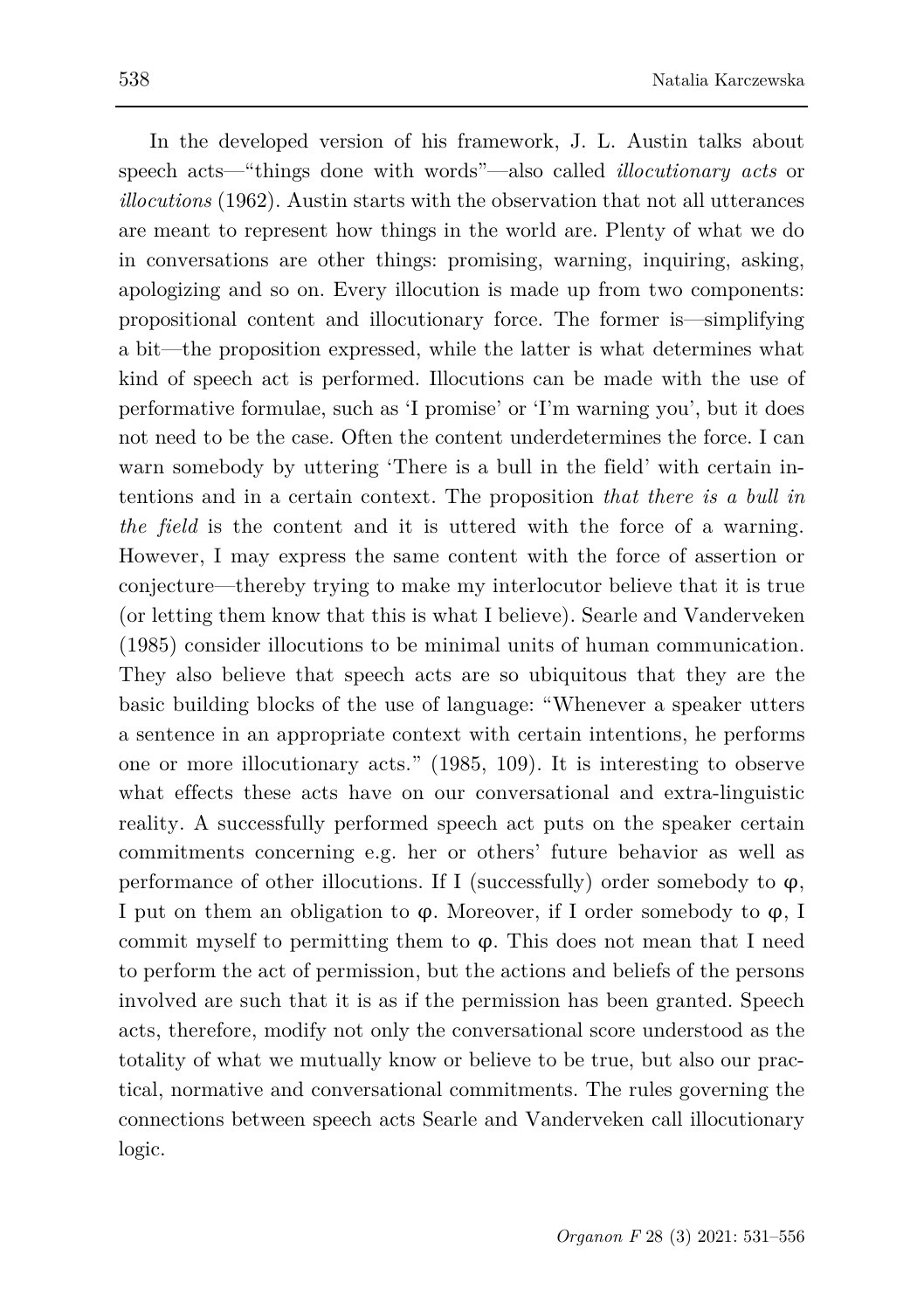With this picture of communication in mind, I would like to recast some of the ideas connected with the use of evaluative language. Let us note the trivial fact that, just like many other constructions, the utterance of 'x is tasty' can be used to perform a number of speech acts. For example, it can be used to make an assertion about some fact. Doing that involves conveying the proposition that x is tasty to people in general, to a particular group of experiencers, to dogs, to children, or to the speaker's  $2<sup>nd</sup>$  floor neighbors etc. and putting it forward as true (or as something the speaker believes).<sup>[9](#page-8-0)</sup> If their interlocutor knows whose standard the speaker has in mind but denies that utterance, then the disagreement is factual and propositional, not faultless. Consider, for example, the following conversation happening at the store where the speakers are discussing what kind of dog food to buy for their dog Fido:

[Dialogue 2] Amy: Let's get Frolic—it's cheap and tasty. Betty: No, it's not tasty. Fido wouldn't have any of that.

In [Dialogue 2] it does not seem that the speakers are expressing their personal opinions about the taste of Frolic. Rather, they are invoking the standard of taste they think their dog has. It seems, therefore, that Amy has primarily made an assertion and Betty denied it. Moreover, as we have seen, 'x is tasty' can also be used autocentrically, to convey the proposition *that x is tasty to S* (i.e. according to the speaker's own standard). If Betty asks Amy whether she likes spinach, she might understandably assert: 'Spinach is tasty' just to inform Betty that spinach is tasty to her. In this context, the utterance may be meant primarily as an assertion too.

I believe, however, that in what seem like faultless disagreements, the speakers are not only making assertions. If that were the case, assuming contextualism is correct, then either denial on the part of the second speaker would be unlicensed (because they'd be denying that something is tasty for their interlocutor), $10$  or at least one of the participants would have to be

<span id="page-8-0"></span>What an assertion involves is, of course, a complicated issue, which I do not need to tackle here.

<span id="page-8-1"></span><sup>10</sup> In that case it is imaginable that the denial is actually felicitous but only if the second speaker wants to argue with their predecessor about what he or she finds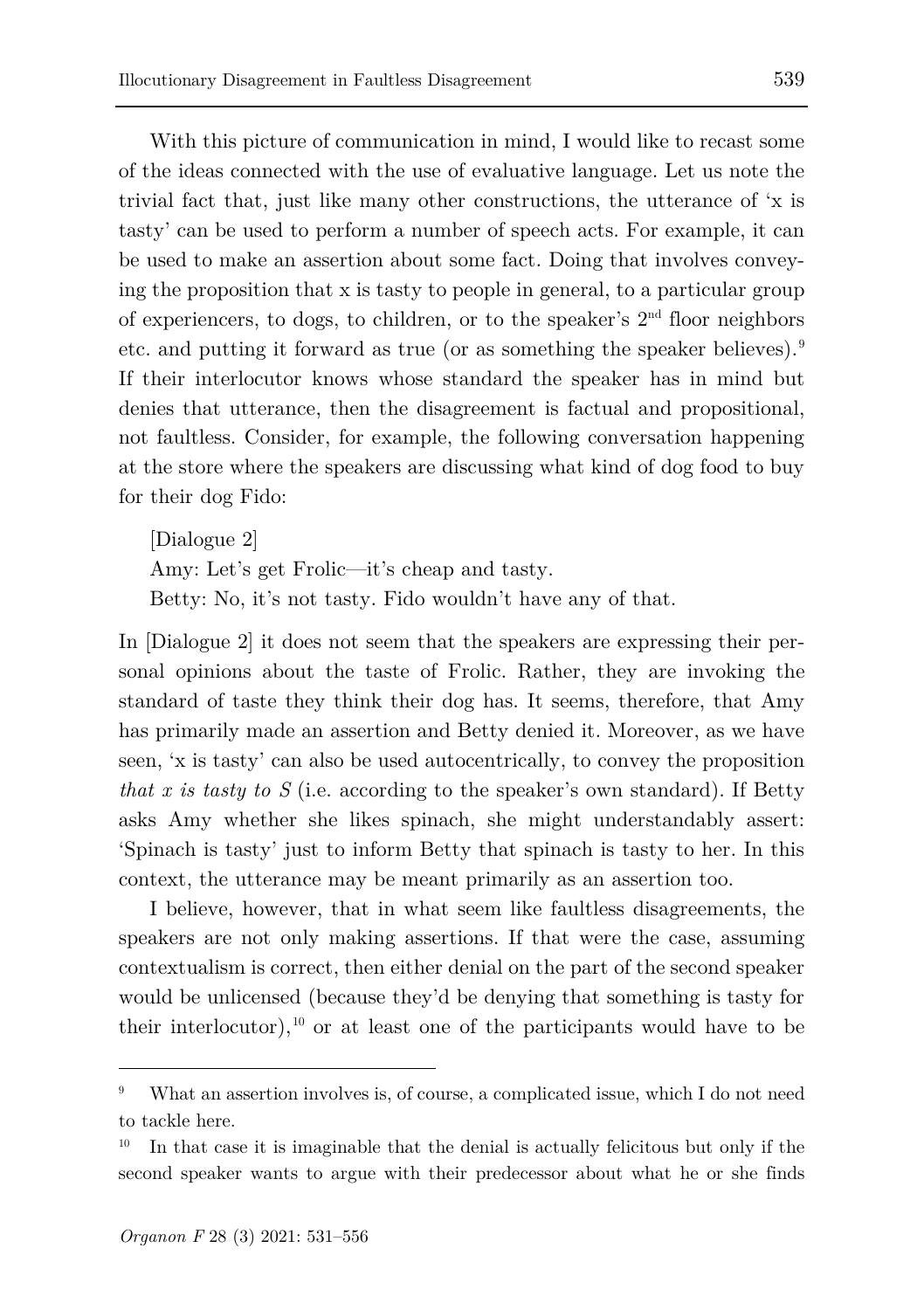mistaken about the value of the standard parameter which the other is invoking. I would like to argue that evaluative terms are systematically (although not always) used to perform a special kind of speech acts: praise and disapproval, which together can be called *evaluative speech acts* (or *evaluations*). In [Dialogue 1], under certain circumstances, Amy praises the taste of Brussels sprouts and Betty, in turn, disapproves of it. It does not just mean that Amy and Betty are saying that they praise or disapprove of the taste of Brussels sprouts. They are not reporting any mental operations. It is not *saying* something, it is *doing* something. What I am putting forward here are thus three claims:

- (1) Evaluative expressions are systematically used to perform non-assertive acts of praise and disapproval over and above expressing the proposition that something is good or bad according to one's standard.
- (2) The intuition of disagreement can be plausibly explained by invoking the conflict between illocutions (illocutionary forces)—illocutionary disagreement.
- (3) The intuition of faultlessness is accounted for thanks to the semantic content postulated by contextualism.

In a nutshell, the locution in the act of praise performed by Amy in [Dialogue 1] consists in expressing the proposition *that Brussels sprouts are tasty for Amy*. Since being tasty is a perspectival property, Amy—if sincere—has said something true and thus she has not made a mistake. The locution subsequently performed by Betty consists in expressing the proposition *that Brussels sprouts are not tasty for Betty*, which, again, is a faultless move. The conflict between the illocutions the speakers are performing—praising and disapproving—is what accounts for the disagreement intuitions. I will come back to what this conflict amounts to later in this section.

There are some straightforward reasons to consider what is happening in [Dialogue 1] as performing the special acts of praising and disapproving. One of them is that utterances like those made by Amy and Betty, as well as similar value utterances, are very naturally reported the way other

tasty ('No, it's not tasty to you!'). I presume that such cases constitute a minority and are not among persistent cases which I'm interested in here.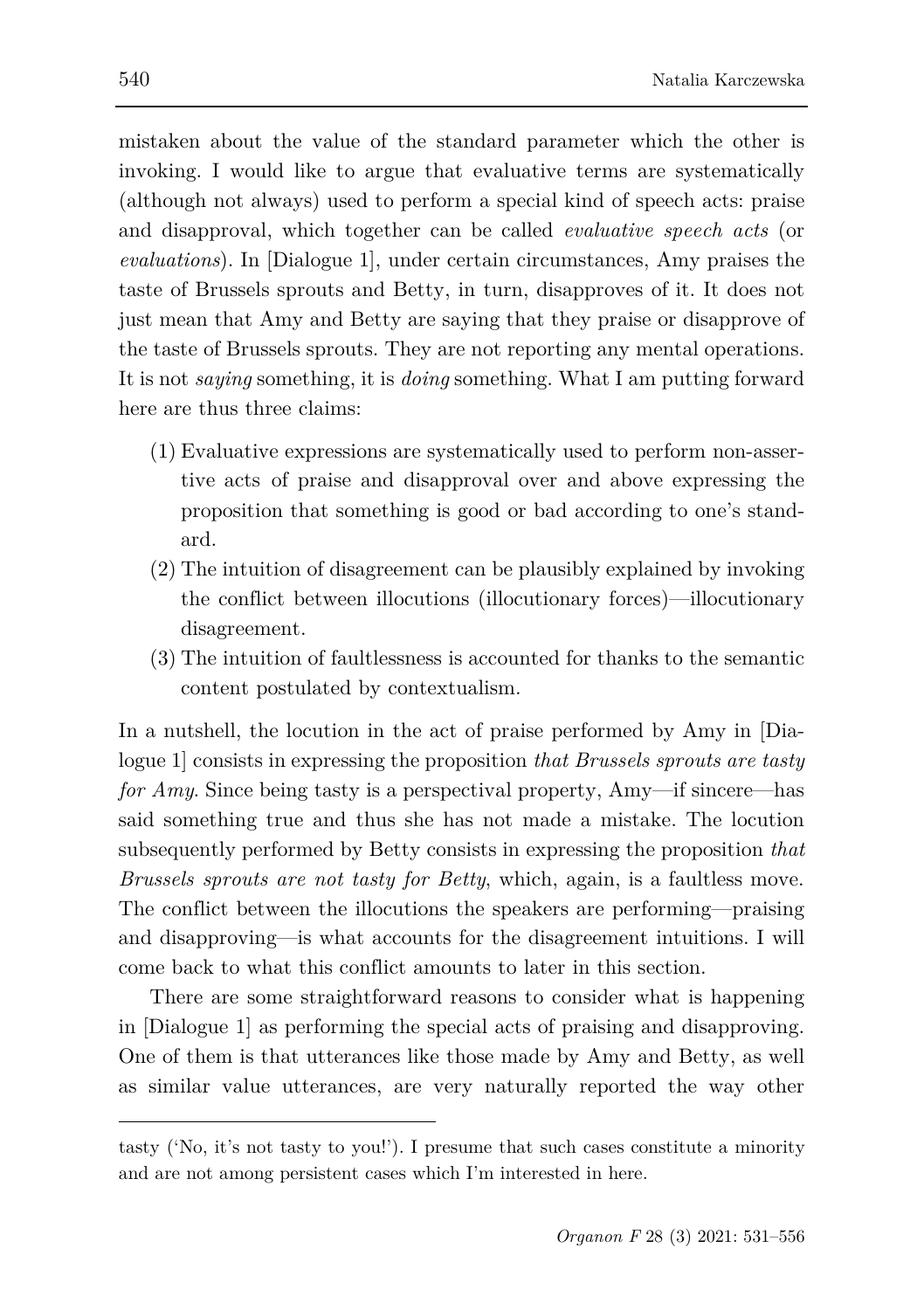illocutions are. When someone says 'I will do it tomorrow', we can report what happened as 'He said he would do it the next day' or as 'He promised to do it the next day'. Similarly, if somebody asks me what Amy thought about the food she had yesterday, I can either quote her words: 'She said it was tasty', or equally accurately report: 'She praised it'. This suggests that describing something as tasty or beautiful can be an action over and above stating one's own gustatory or aesthetic experience. Another quality that shows resemblance of evaluations to other kinds of speech acts is that they seem to be systematically correlated with one kind of expressions: evaluative adjectives.<sup>[11](#page-10-0)</sup> At first sight there is nothing in the grammar of the sentencetype 'x is tasty' which would indicate that it has the illocutionary force other than assertion. However, I believe that evaluative expressions work like illocutionary force indicators<sup>12</sup>, as they are typically used, unsurprisingly, to praise or disapprove of objects and their various aspects, people, events, and actions.

Now I'm going to elucidate the notion of disagreement, which, I claim, is exemplified in such exchanges as [Dialogue 1] and propose a characterization of the types of speech acts I am postulating.

## *3.1 Illocutionary disagreement*

Many typical speech acts seem to have their opposites, i.e., acts of a similar kind but aimed at producing contrary extra-linguistic effects: assertion and denial, congratulating and condoling, forbidding and ordering (encouraging, inciting). Take for example

[Dialogue 3] Amy (to Chris): Congratulations on your promotion! You'll get such a nice annual bonus!

<span id="page-10-0"></span><sup>11</sup> Here I limit my analysis to adjectives, but possibly this account could be extended to other parts of speech (e.g., to nouns such as slurs).

<span id="page-10-1"></span><sup>12</sup> To forestall a possible misunderstanding, I do not mean to say that every use of an evaluative predicate forces us to classify a speech act as an act of praise of disapproval. Similarly, not every use of 'I promise' constitutes a promise (e.g., 'If I promise to φ, I always φ'). I'm grateful to an anonymous reviewer for indicating the need to clarify this point.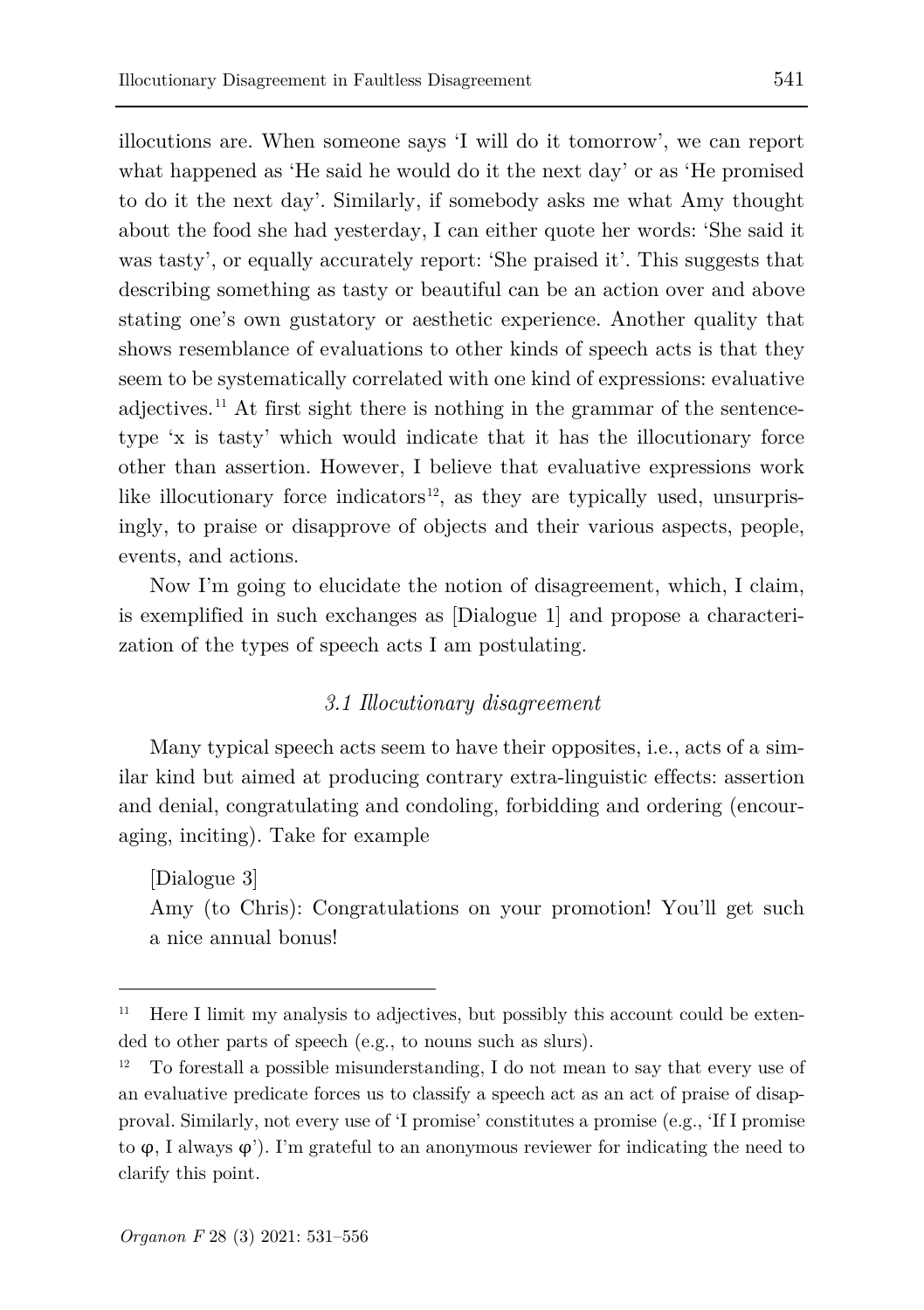Betty (to Chris): No, condolences on your promotion. You'll have no more free weekends.

Here the interlocutors are performing conventional acts (*expressives*) consisting in expressing certain attitudes towards the event of Chris's promotion. These attitudes are incompatible. But the illocutionary conflict does not have to stem from attitudinal incompatibility of any kind, as [Dialogue 4] shows:

[Dialogue 4] Amy (to Chris): I order you to do it! [alternatively: 'Do it!'] Betty (to Chris): No, I forbid you to do it! [alternatively: 'Don't do it!']

Even though what is happening between Amy and Betty does not look like a typical disagreement, there does seem to be some degree of conflict, which is indicated by the fact that both in [Dialogue 3] and [Dialogue 4] Betty's denial is felicitous.<sup>[13](#page-11-0)</sup> As I have mentioned, only if we consider the acts performed in [Dialogue 1] to be something else than assertions is Betty's denial felicitous (again, assuming the contextualist picture is correct). If each speaker occupying their own perspective asserted something, denying it would have to target the assertion together with the perspective. In other words, Betty's denial would involve her asserting that Brussels sprouts are not tasty to Amy. Since this is not the case and we consider linguistic denial to be a permissible conversational move here, then perhaps it is a move in a different language game than we thought was being played.

Until now I have merely recast the notion of disagreement in terms pertaining to the speech act theoretic vocabulary. The crux of what makes praise and disapproval conflicting illocutions has to do with the way they modify the widely understood conversational score.

There is a number of accounts aimed at explaining the dynamic of a conversation. For example, Stalnaker (1978, 2002) uses the notion of the context set to model the conversational dynamics with particular focus on presupposition and assertion. The context set is defined as a set of possible

<span id="page-11-0"></span>Note that I am not using the term 'denial' here to refer to the act constituting opposition to assertion. By 'felicitous denial' I mean acceptable uses of expressions like 'no', 'that's not true' or even 'Nuh uh' as a reaction to somebody else's utterance.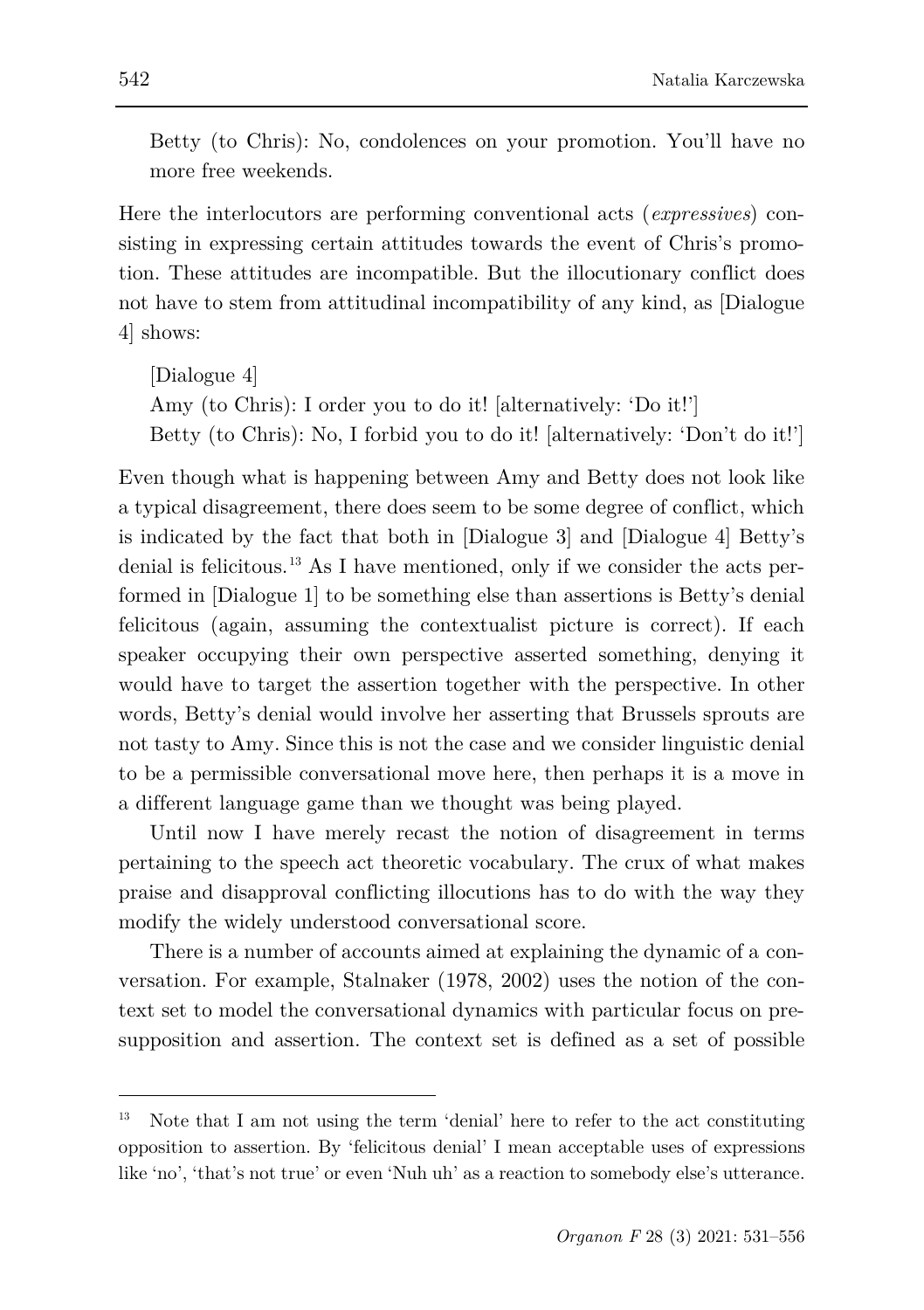worlds in which certain propositions are true, namely these propositions which have not yet been eliminated in the course of the conversation. Such dynamic models as Stalnaker's focus on the way assertoric speech acts restrict or otherwise modify this set. Accordingly, they concentrate on what is commonly accepted as true (or "true for the purposes of the conversation at hand"), justified or worth believing. It seems, however, that given the variety of other goals speakers want to attain in a conversation, it makes sense to postulate something like a normative dimension of the context set. Such a set would embrace values, commitments, admissible courses of action etc. and it could be used for modelling such conversations as [Dialogue 1]. Given that Amy and Betty share the context, their utterances are aimed at modifying both the "propositional" part of the context set and its "normative" part. The former is consensually updated with the propositions expressed by the speakers, while the latter is the ground on which the disagreement happens.[14](#page-12-0)

Before explaining what illocutionary disagreement is in detail, I will say a few words about the way evaluations influence the common ground. In particular, I am going to sketch a picture of what commitments stemming from praise and disapproval might be and how they enter the common ground. I take the understanding of the notion of commitment from the work of Bart Geurts (2019), who proposes to analyze speech acts from a social rather than mentalist perspective.[15](#page-12-1) A mentalist perspective involves understanding illocutions in terms of beliefs, intentions and other mental states that speakers want to express. That is, to make an assertion is to convey a certain belief and to make a promise is to convey a certain intention. From a social perspective, on the other hand, performing a speech act is essentially undertaking or putting on certain commitments. Geurts, along with other authors (notably Lewis 1969, Brandom 1994, Marques 2015)

<span id="page-12-0"></span>I choose to be non-committal with respect to the question of how the proposition enters the "normal" context set. I am, however, open to the possibility that the speakers performing evaluations simultaneously perform assertions. That would involve a version of speech-act pluralism (or rather dualism).

<span id="page-12-1"></span>Neither Geurts nor I are saying that these two perspectives are incompatible with each other. I focus on the social perspective, as it is what provides the framework which is relevant for my account of disagreement.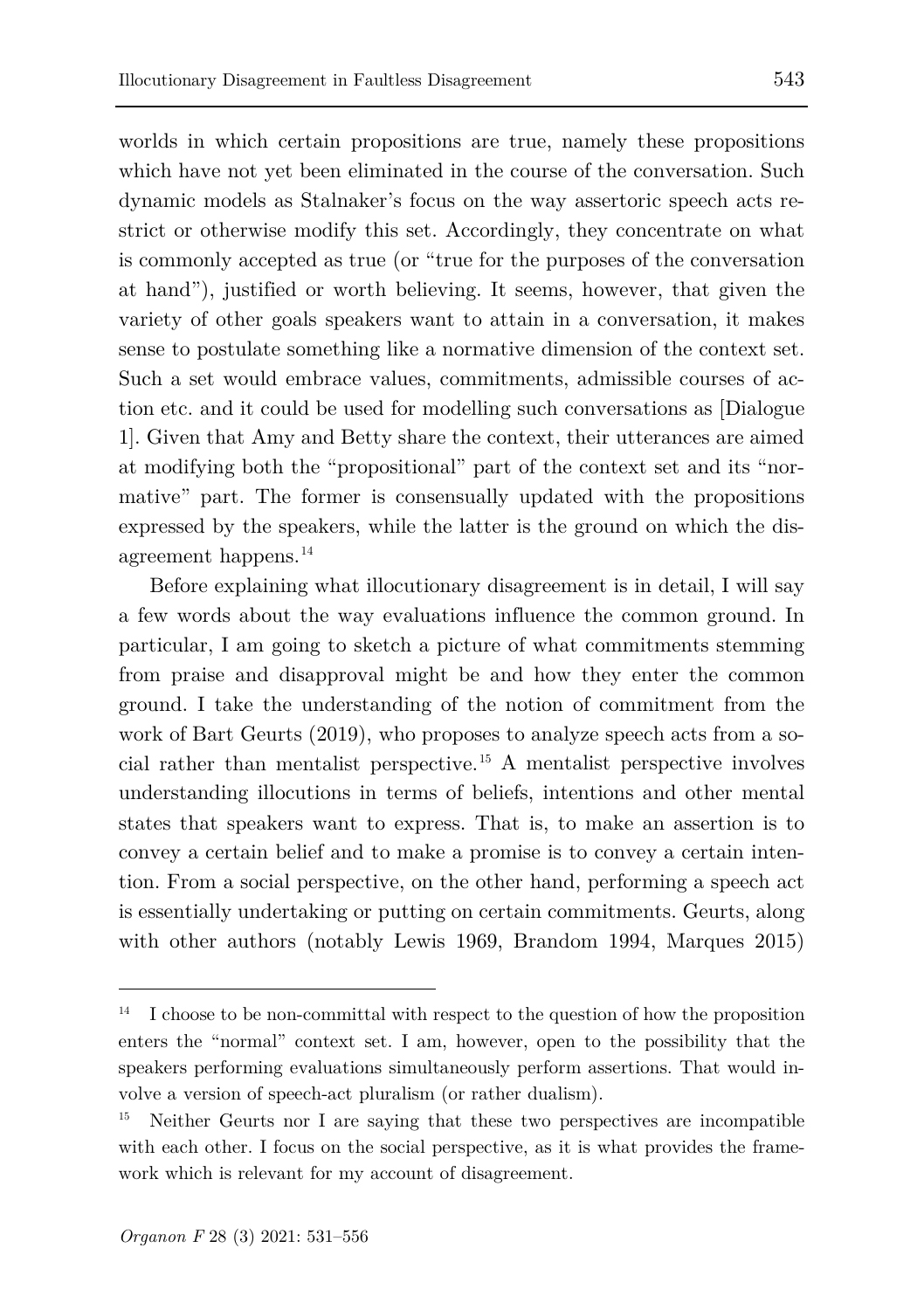stresses that coordination should be the central notion guiding any viable account of communication. He says:

[T]he chief purpose of speech acts is to enable speakers to share commitments that enable them to coordinate their actions: communication is coordinated action for action coordination. (Geurts 2019, 3)

Commitments are understood in relational terms (Geurts 2019, 3):

(…) commitment is *a three-place relation between two individuals, a and b, and a propositional content, p. ("a is committed to b to act on p.")*

Take, for instance, the following utterance: 'I will clean tomorrow'. Let us say that Amy uses this sentence to make a promise to Betty and that the promise is accepted (there is appropriate uptake thereof). The commitment which thereby arises is a relation between Amy, Betty and the proposition that Amy will clean on some particular day, such that Amy will act in such a way as to make this proposition true and Betty will be entitled to expect that. There are also other related propositions for which commitments are established, e.g., that Amy will not do other things which could prevent her from cleaning etc. (Geurts 2019, 4). If the propositions turn out to be false, Amy may be held responsible for that. Commitment is thus a normative concept, in Geurts' view. Moreover, commitments are *caused* by speech acts.

I propose to sketch the picture of what happens in the common ground when speakers perform evaluations to be somewhat along the lines of what Geurts proposes for promises. In performing the act of praise by uttering the sentence 'Brussels sprouts are tasty', Amy attempts to cause the relation between herself, Betty and a set of propositions, such that they both should act in accordance with their truth. These propositions are what guides coordinated action in relation to Brussels sprouts. If Amy praises Brussels sprouts and Betty does not oppose, they both will, for instance, i.a. accept the plan of having this healthy vegetable for dinner etc. *That Amy and Betty will have Brussels sprouts for dinner on some occasion* is then the proposition to which they are both committed—it enters the common ground. What enters the normative "compartment" is the relation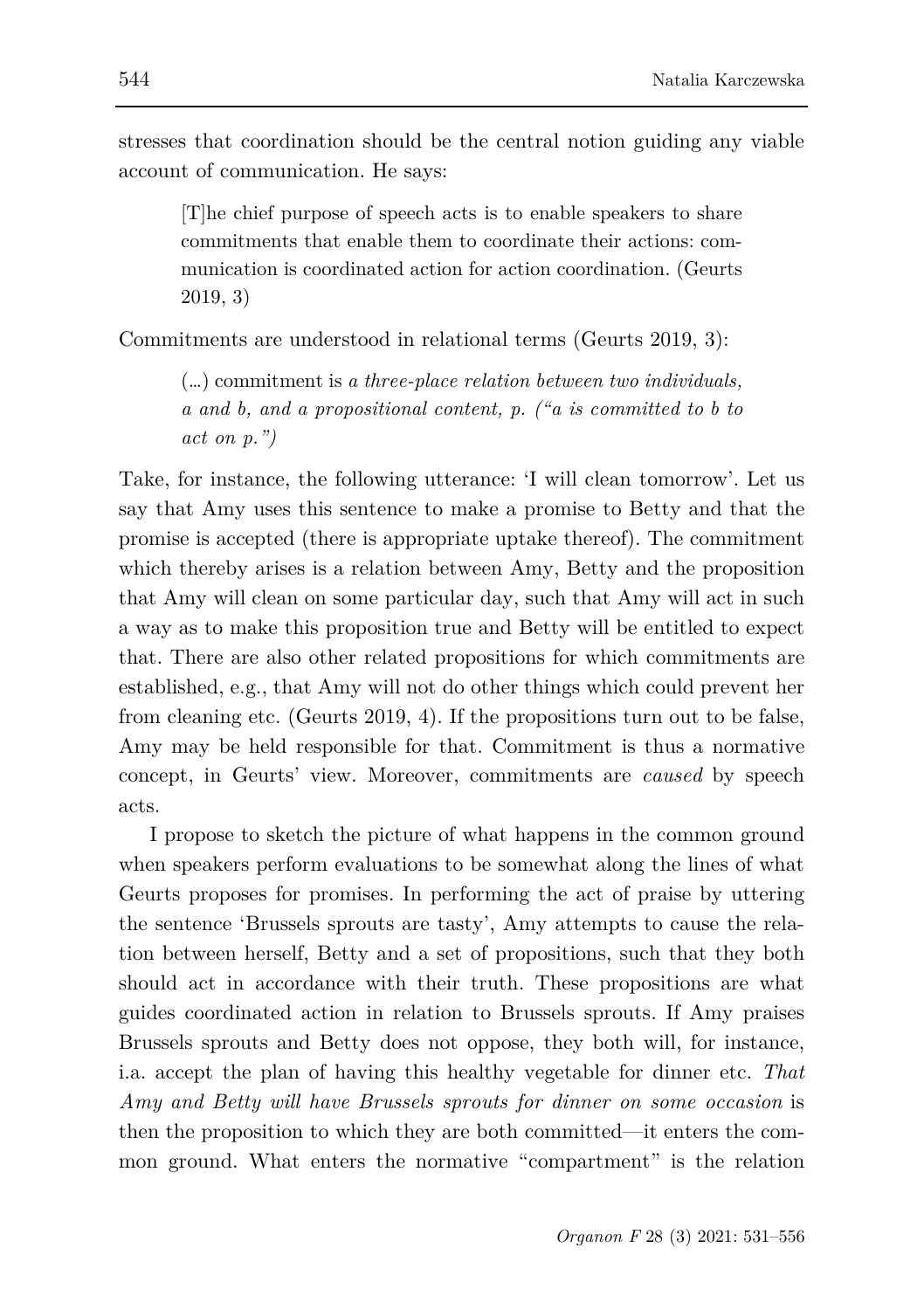between Amy, Betty and this proposition (and a number of others), such that they will try to make these propositions true. On the other hand, Betty may acknowledge that her interlocutor likes the sprouts (that they are tasty to her), but she may refuse to accommodate the praise and thus to oppose taking up further commitments. In other words, she stops the relevant commitments—those tertiary relations—from being established. This is, I submit, what gives rise to disagreement intuitions in persistent autocentric cases of value disagreements and what licenses linguistic denial.

Perhaps praising the gustatory value of something does not seem to be a noteworthy update of the conversational score. Nor does it seem to deserve fighting over. The importance of common commitments becomes more striking when we think about moral evaluations. When someone uses the sentence 'Euthanasia is evil' to perform the act of disapproval, the context set gets significantly modified. Some acts will from then on be prohibited, some behaviors will be condemned, some plans not made and so on. Denying that euthanasia is evil—as a reaction to disapproval—constitutes a refusal to update the set of common commitments and thus gives rise to intuitions of disagreement. Disagreements about taste, even if they are less persistent or ubiquitous, can be explained by the same mechanism.

Let us now consider another example of value disagreement to see what, according to the picture I am proposing, happens when Amy performs an act of praise in a conversation with Betty:

Amy: The way Chris behaved was good.

Now, if Betty accepts the praise, we can imagine that the following can be said about their common ground from then on (the list is not exhaustive):

what Chris did is good according to Amy's standard;

we will praise similar behaviors of Chris and others;

we will reward Chris for his behavior;

it will be understandable if Amy makes similar illocutions in the future; it will be admissible (ceteris paribus) to act like Chris did.

If Betty refuses to accept the act of praise by performing an act of disapproval, only the first of the above will be introduced to the common ground.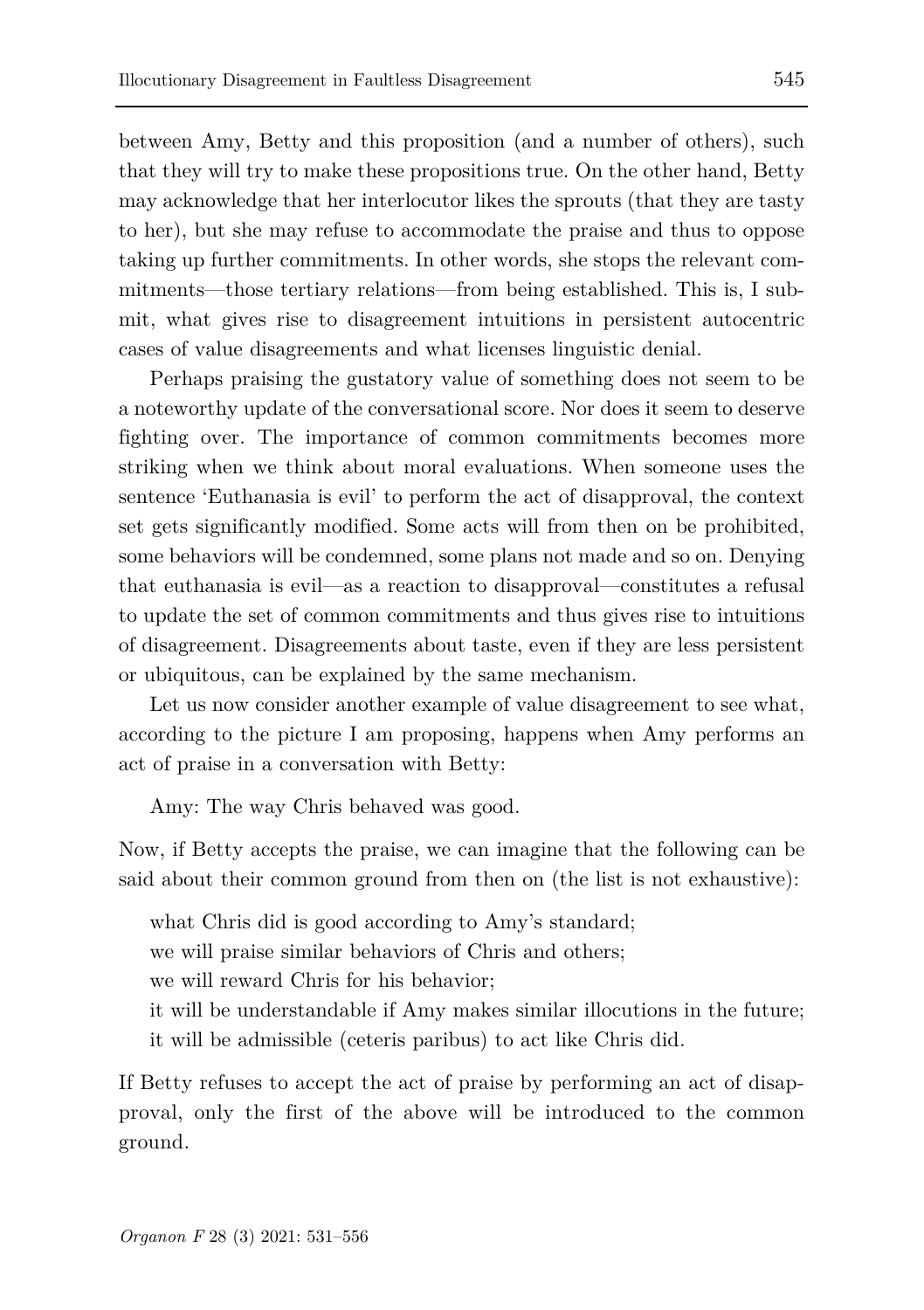This brings me to a more general characterization of what illocutionary disagreement is: it is a conversational situation in which one speaker attempts to introduce the commitments (understood as relations) shared with another speaker towards certain propositions and the other blocks this attempt. The disagreement is illocutionary, since, again, both the attempt and the refusal to introduce commitments are executed by means of illocutionary acts whose constitutive role is to modify the common ground via commitments.[16](#page-15-0)

## *3.2. Praise and disapproval as illocutions*

In this section I would like to discuss some reasons for distinguishing such illocutions proper as praise and disapproval, which together form the class of evaluations. Searle (1975) distinguishes the following classes: representatives (e.g., assertion), directives (e.g., ordering), commissives (e.g., promising), declarations (e.g., appointing), expressives (e.g., congratulating). Expressives seem to be the most similar to evaluations, but I believe there are reasons to keep them apart for the reasons I mention later.

According to Searle and Vanderveken (1985), the force of a type of illocution is constituted by the following seven characteristics: illocutionary point, degree of strength of the illocutionary point, mode of achievement, content conditions, preparatory conditions, sincerity conditions, degree of strength of the sincerity conditions. I will here attempt to characterize evaluations, the acts of praise and disapproval, in terms of these features.

Illocutionary point is the characteristic aim of the speech act (Green, 2020): "In general we can say that the illocutionary point of a type of illocutionary act is that purpose which is essential to its being an act of that type" (Searle and Vanderveken 1985, 112). For example, the illocutionary point of a promise is to commit oneself to doing something; that of a statement is to let others know what is the case; etc. If these main aims are not

<span id="page-15-0"></span><sup>16</sup> It is worth noting that illocutionary disagreement is a notion which can be applied also to assertoric speech acts. If A asserts p, which B believes to be false or unwarranted, B can block establishing the shared commitment to the truth of p. Illocutionary disagreement would then explain the "active" sense of 'to disagree', while propositional disagreement would explain the "state" sense (Capplen and Hawthorne, 2009).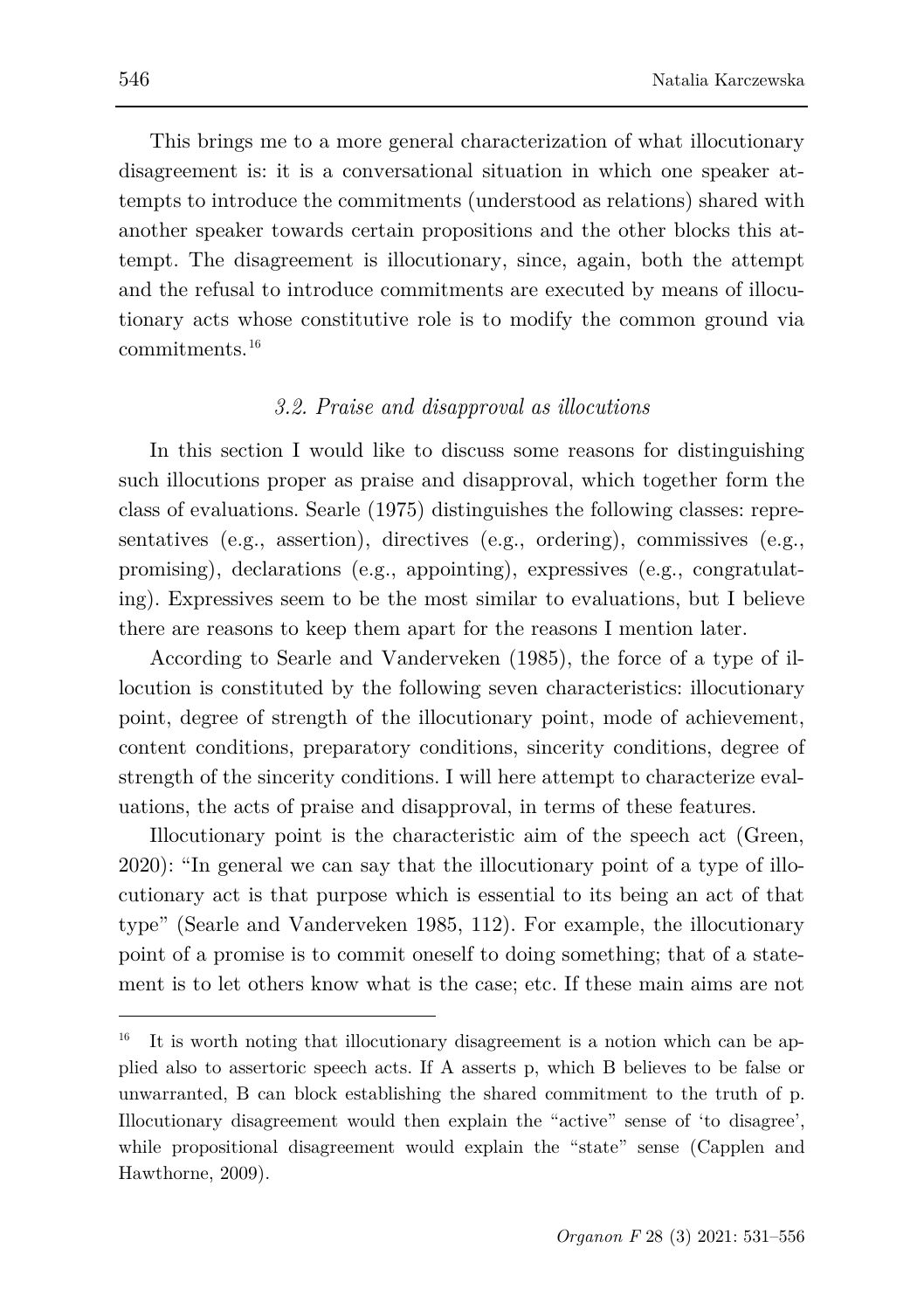know the subject has this state in performing the act.

achieved, the act cannot be considered successfully performed. The illocutionary point of evaluations is to modify the set of normative or practical commitments which are typically associated with the kind of value encoded by the evaluative expression (gustatory, moral, aesthetic etc.). This aim of evaluations is thus clearly distinct from the aim that expressives have. The illocutionary point of the latter is to simply express the psychological state of the subject with the use of some conventional devices—that is, let others

The degree of strength of the illocutionary point allows to distinguish, for instance, conjecturing from asserting or suggesting from requesting. What they have in common is the illocutionary point, but they differ with respect to the degree of strength. Both conjecturing and asserting consist in putting something forward as true, but asserting requires a higher degree of certainty, perhaps even knowledge. The commitments they entail, even though they are of the same type, are different: one is less likely to be blamed if she conjectures something that turns out to be false than if she asserts it. Praise and disapproval also come in degrees, which are determined by the lexical meanings of the evaluative expressions used to make them. The utterances 'This is tasty' and 'This is delicious' aim at praising something, but the latter expresses the point stronger. The same goes for 'untasty'—'disgusting', 'pretty'—'beautiful', 'fun'—'amazing' and so on.

Some illocutions need to be performed in some particular mode to be successful. For example, one can command somebody to do something only from the position of authority over that person. A promise can be made only if the promiser has some power over what is being promised (I cannot promise to you that the sun will not rise tomorrow), and the person to whom we promise something should actually want the thing promised. When it comes to praise or disapproval, it seems that no particular mode of performance can be pinned down.<sup>[17](#page-16-0)</sup> There certainly are some subjects who are better-suited to making value judgments in certain situations, for example judges in competitions or experts, and presumably, these speakers

<span id="page-16-0"></span><sup>17</sup> It could be conjectured that to praise the taste of something successfully, one must have tasted it. However, arguably one could praise a dish by saying that it looks delicious. Such a requirement also seems to be limited to predicates of personal taste and not all evaluative expressions, so I do not want to commit myself to it.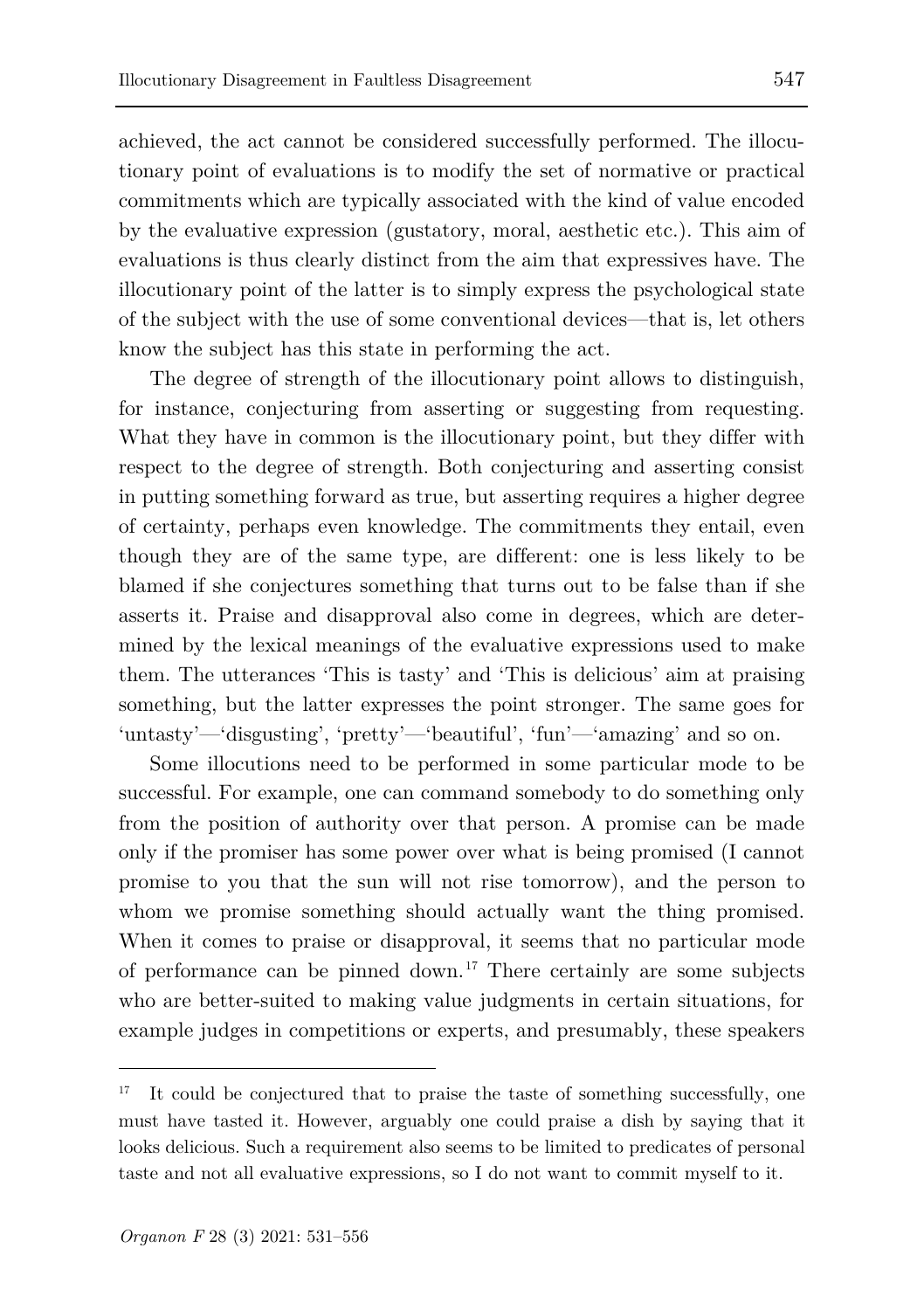have a higher potential of modifying the normative context set. Nevertheless, each speaker has some of that potential. Additionally, there are rules of etiquette and other social norms, which regulate the issue of whether an evaluative judgment can be made at all in a given context.

According to Searle and Vanderveken, the illocutionary force sometimes imposes conditions regulating the kind of propositional content that can be expressed in a given act. For instance, in promising or ordering, the speaker cannot express a proposition about some past event.[18](#page-17-0) When it comes to evaluations as speech acts, there are some evident regularities as well as exceptions. Praising and disapproving are typically performed with the use of evaluative expressions while the standard is set to the speaker or to a group including him or her—so, in autocentric uses. For instance, praising consists in uttering, e.g., 'x is tasty' in which the proposition expressed contains the referent of 'x' and the property of being tasty to the speaker.<sup>[19](#page-17-1)</sup> Nevertheless, just like other adjectives, 'tasty' and other evaluatives can be used referentially ('Take the tasty one', 'The good guy always wins'), in which case praising may not be among the aims of the speaker. (Whether it happens anyway is a matter of further investigation.) Evaluative expressions are thus similar in function to performative expressions in that they are correlated with certain types of speech acts they are characteristically performed in. These performative expressions, according to Austin, are usally verbs in the first person present ('I promise …', 'I forgive …', 'I apologize …', etc.); however, there are also such constructions that escape this characterization, e.g., 'sorry about …', 'welcome to …', 'thank you for …' or 'Hello!'. It seems, however, that it is also possible to praise someone without any reference to value. For instance, if someone asks me what I think about an online store, I may praise the owner by saying: 'They have fresh and cheap products and they always send my order promptly'. Meaning this as praise is intelligible provided that it is common knowledge what counts as being a praiseworthy online store. The same goes for typical speech acts—

<span id="page-17-0"></span><sup>18</sup> Saying 'I promise I have done what you asked me to do' does not count as a promise in the sense relevant here. It is a non-standard use of 'to promise' aimed at reassuring someone that the speaker is telling the truth.

<span id="page-17-1"></span><sup>19</sup> For the sake of simplicity, I am treating propositions as structured entities, but all my claims can be recast in terms of the possible worlds theory of propositions.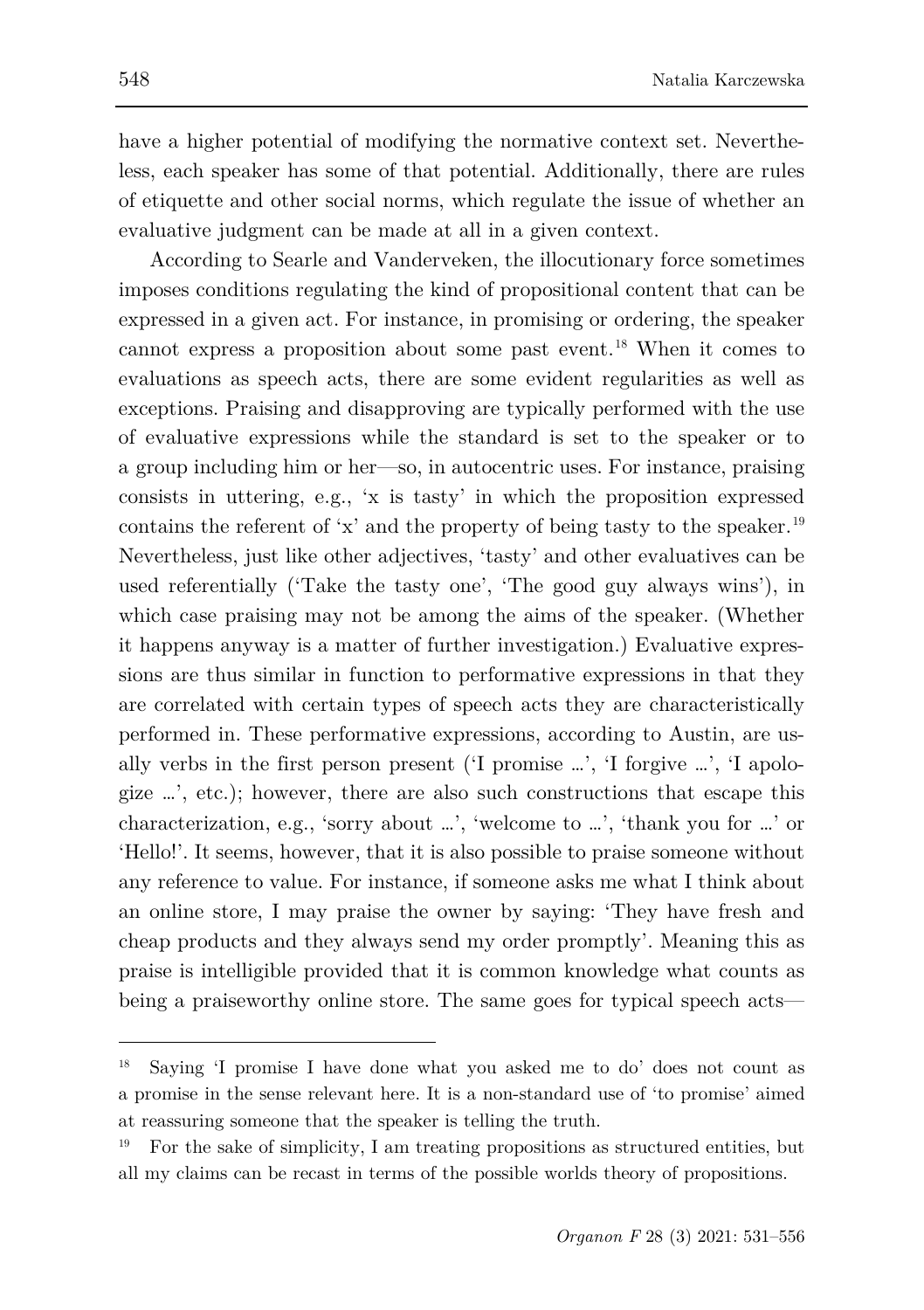even though I can apologize to someone by saying 'I apologize', I can attain this goal alternatively by sending them flowers.

Preparatory conditions are the conditions which have to be met for an illocution to take place—or in Austin's terms—not to misfire. For a declarative such as 'I hereby name you HMS Elisabeth II' not to misfire, the speaker has to be in the position allowing him or her to christen ships. Evaluations do not seem to be constricted by many such specific conditions. Perhaps one of the few is that an evaluative expression needs to be ascribed to the right kind of things. For instance, I cannot praise the taste of someone's behavior or the aesthetic beauty of their moral character (although I can praise the behavior and moral character themselves).

Sincerity conditions capture the requirement that in performing a given type of illocution, the speaker shall express a certain psychological state in order for it to be felicitous. In promising sincerely, the speaker expresses an intention to fulfill the promise. In apologizing, the speaker expresses remorse. This does not mean that an insincere promise is not a promise or that an insincere apology isn't an apology. The speaker who does not have the appropriate intention has still undertaken a commitment—if other relevant conditions have been met—but the promise is not perfect. Similarly, I can perform the speech act of praising sincerely or insincerely. The former takes place when I actually express the psychological state which my words suggest I have. For example, when I sincerely praise the gustatory value of some dish, I express my non-doxastic attitude of enjoyment or liking. Note, however, that I may also just pretend that I have this attitude and insincerely praise the dish anyway to be polite, because I want to make the cook feel good or for some other reason. Nevertheless, unless I confess my insincerity, I need to face the consequences of my praise. Polite people are too often repeatedly expected to enjoy the taste of dishes they had hastily praised.

The degree of strength of the sincerity conditions is, next to the degree of strength of the illocutionary point, another parameter which allows to distinguish between similar illocutions. For instance, asking and begging are the same in all dimensions except the intensity of the psychological state expressed.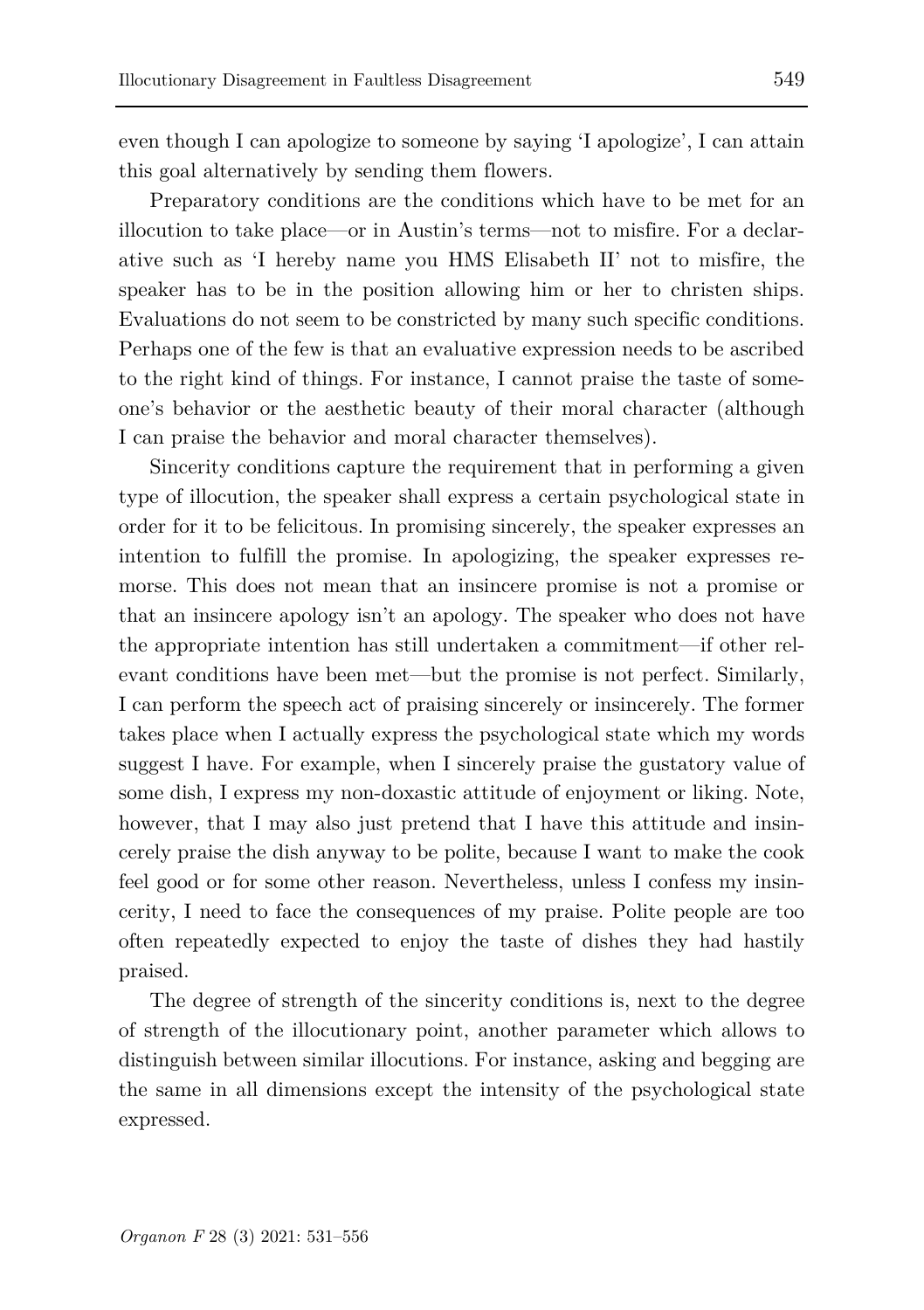## **4. Illocutionary account of disagreement vs. the conflicting-attitudes-views**

As I mentioned above, the illocutionary account of disagreement does not fundamentally preclude some forms of the conflicting-attitudes-view  $(CAV).^{20}$  $(CAV).^{20}$  $(CAV).^{20}$  To be precise, I do not oppose the idea that speakers typically have or communicate non-propositional attitudes in making value utterances, but I don't believe that their conflict is what is responsible for the disagreement intuitions. I will argue instead that the notion of illocutionary disagreement provides a viable alternative as a method of accounting for them.

As mentioned in section 2, one way of keeping the contextualist semantic content of value utterances while supplying means to explain the disagreement intuitions is adopting a CAV (e.g. Buekens 2011, Clapp 2015, Huvenes 2012, Marques and García-Carpintero 2014). On the face of it, this solution proposes a way of dealing with the problem of autocentric cases. A CAV, on the understanding I am invoking here, supplements the contextualist semantic content of value utterances with an account of non-propositional attitudes that are expressed, revealed or communicated alongside it. These attitudes can be desires (e.g., that the other speaker changes their taste standard or that the participants in the conversation come to share taste standards), second-order desires (e.g., that they desire to desire to change their standard), or attitudes of liking and disliking, etc. The disagreement intuition is thus cashed out in terms of conflicting attitudes.<sup>[21](#page-19-1)</sup> The intuition

<span id="page-19-0"></span><sup>&</sup>lt;sup>20</sup> There are a few substantially different views which have been labeled 'hybridexpressivism', 'expressivism', or otherwise by their proponents. For the sake of simplicity and to avoid terminological inaccuracy I've chosen a different label ('conflictingattitudes-view'). The defining feature of a CAV is the claim that value judgments are used to express, convey or otherwise communicate cognitive as well as non-cognitive attitudes (pro-attitudes). Such views are hybrid because the affective part is accompanied by some standard semantic view of truth-apt content. Since hybrid views are often proposed as a way of accounting for disagreement where it is impossible for contextualism to do so, I take their standard semantics to be contextualist.

<span id="page-19-1"></span>The FD problem is not, of course, the first time the conflict of attitudes has been proposed. For notable contributions see, e.g., Stevenson (1963).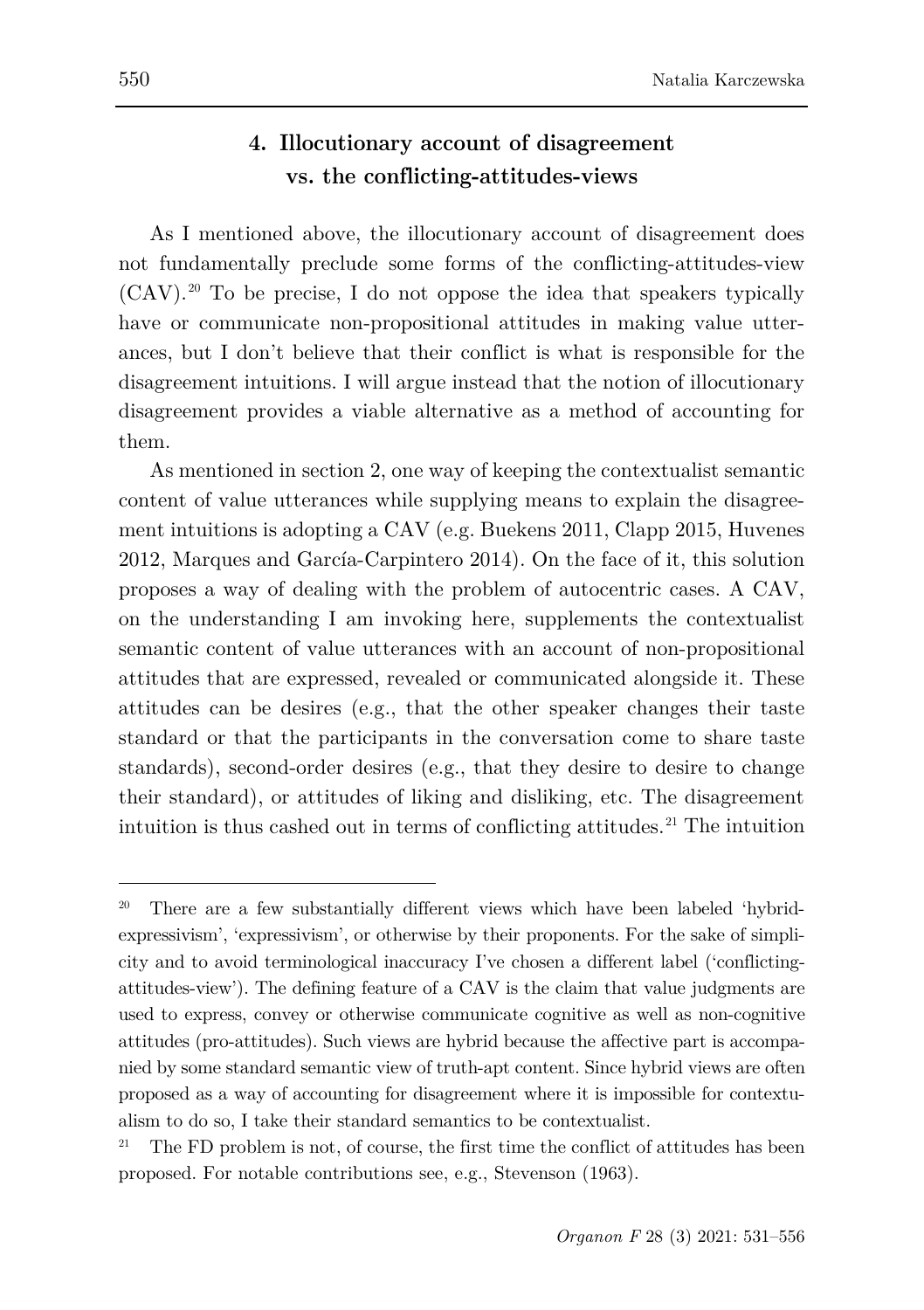of faultlessness is explained at the level of propositions expressed<sup>[22](#page-20-0)</sup>, just as in other forms of contextualism. There are two main construals of a conflict of attitudes, described i.a. by MacFarlane (2014): nondoxastic noncotenability and preclusion of joint satisfaction. Two attitudes are noncotenable if one agent could not entertain them both at the same time. I cannot, for example, at the same time like the taste of Brussels sprouts and dislike it. Preclusion of joint satisfaction, on the other hand, envisages that two attitudes are in conflict when they cannot be jointly satisfied. This notion of disagreement can be applied to, e.g., desires. If I want to eat the last piece of cake and you want it too, both of our desires cannot be satisfied.

I do not intend to give an extensive critique of the CAV here, especially because it has already been done in other places (e.g., MacFarlane 2014). Let me just say that I agree with some authors (i.a. Marques and García-Carpintero 2014, Marques 2015, Marques 2016, Zouhar 2019, Bex-Priestley and Shemmer 2021), who argue that the notion of conflicting attitudes on its own is unable to give us a plausible explanation of disagreement intuitions in discussions about value. If we grant that the contextualist picture which envisages that in [Dialogue 1] the speakers express the enriched propositions *that Brussels sprouts are tasty to Amy* and *that Brussels sprouts are not tasty to Betty* does not explain the intuition of disagreement, it is hard to see how possessing or expressing attitudes of liking and disliking towards Brussels sprouts would do the job. Such situations would be akin to the OK/OK dialogues, as the ones mentioned by Stojanovic. It seems, therefore, that in order to do the job, the CAV needs to include an additional requirement—that the speakers strive for coordination of their attitudes, plans or norms. Such an improvement of the CAV is proposed by i.a. Marques and García-Carpintero (2014) and Marques (2015) who suggest that the attitudes in question (e.g., desires or dispositions) should be

<span id="page-20-0"></span>The faultlessness intuition can alternatively be construed as stemming from the fact that each speaker sincerely expresses the nondoxastic attitude they actually entertain. If I do not enjoy the taste of Brussels sprouts, then my expression of dislike can be considered faultless. Nevertheless, there are other reasons to postulate truth-conditional dimension of evaluative words next to the expressive dimension, which have to do with the problematic non-cognitive character of pure expressivism (such as the Frege-Geach problem etc.).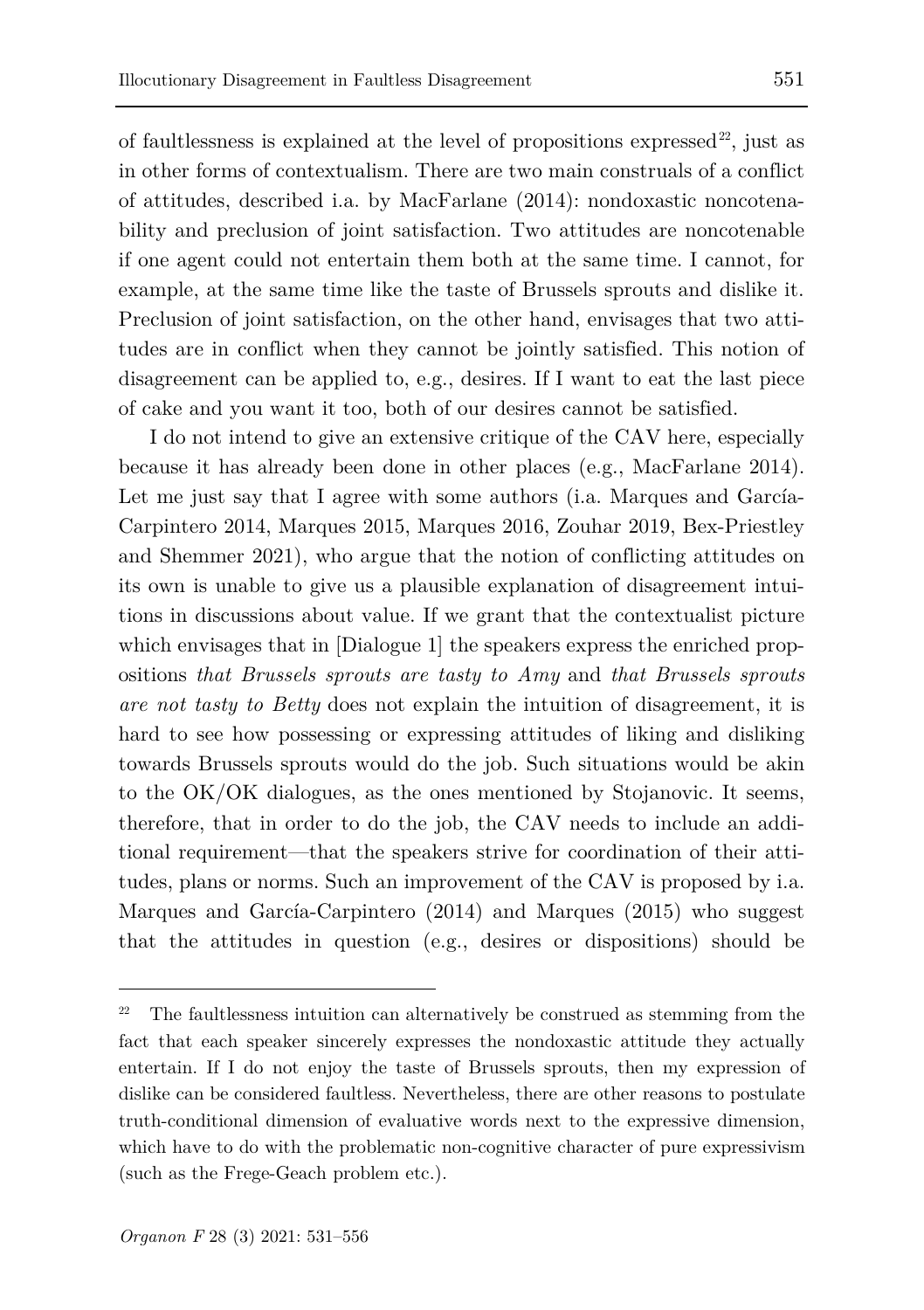construed as *de nobis* higher-order attitudes. In other words, in uttering that Brussels sprouts are tasty, Amy reveals or communicates her desire that *she and her interlocutor both* desire to eat (or enjoy) Brussels sprouts. Betty's desire is for *them both* to desire not to eat (or enjoy) them.<sup>[23](#page-21-0)</sup> Marques adds to that picture an explanation of why people have this kind of dispositions, according to which we generally strive for coordination for evolutionary reasons. It makes more sense in a society to share certain values:

Being disposed to eat the same sort of things enables further cooperation and altruistic behavior, and is more likely to lead to future benefits. Humans have evolved to approve of others with similar dispositions, and have evolved to disapprove of others with dissonant dispositions. Not being similarly disposed in some relevant aspects may hinder further cooperation. (Marques 2015, 9)

I sympathize with Marques' insight to a large extent. I, too, believe that often disagreements about value are driven by the need to coordinate standards and action. My two worries are, however, that (1) Marques' account does not provide a complete explanation of how the attitudes which she postulates get communicated—she is explicitly noncommittal about what kind of pragmatic mechanism is involved, which I consider to be a shortcoming of the account, and (2) that using non-propositional attitudes in explaining disagreement faces some additional difficulties (I will mention just one.) If these worries are substantiated, abandoning the concept of conflict of attitudes as crucial for explaining disagreements about value seems to be a less problematic option.

When it comes to the first point, again, I am not going to repeat arguments presented elsewhere (Hirvonen, Karczewska and Sikorski 2019), but I will just point out that the typical pragmatic mechanisms, such as presupposition or implicature do not seem to be a viable option for conveying non-cognitive attitudes or reports of speakers' having them. It should be

<span id="page-21-0"></span><sup>23</sup> The exact formulation of what these higher-order desires are might be different depending on the predicate, but it is irrelevant here. For details see Marques (2015) and also Marques (2016).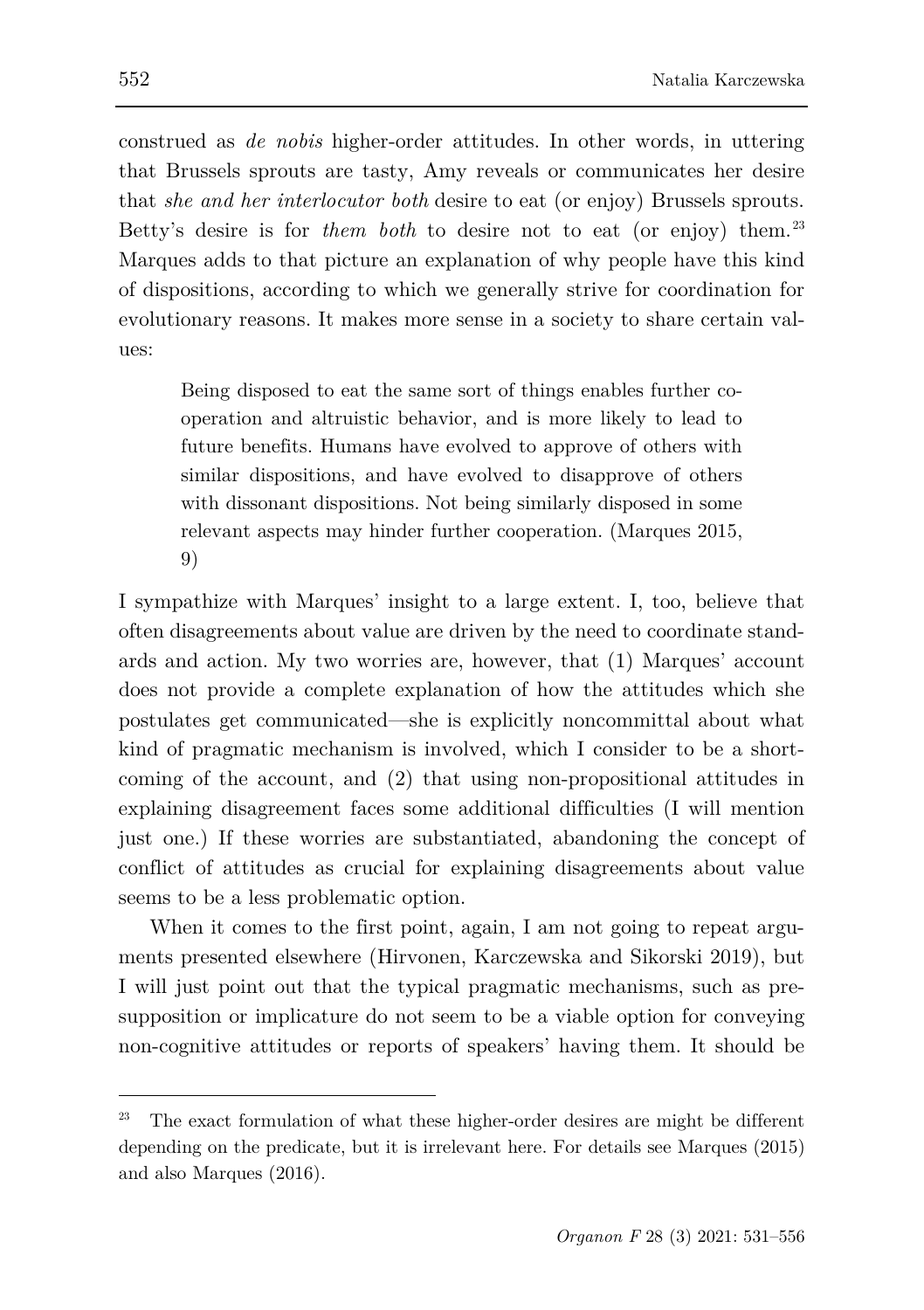noted that the standard-enriched semantic content of the utterance of an evaluative sentence does not *entail* many (or even any) propositions to which the speakers become committed. It would be a long stretch to say that each of them (and perhaps more) are implicated. The fact that they enter the common ground is explainable by the constitutive role of causing commitments that speech acts have.

Regarding the second point, I believe that the illocutionary construal of disagreement fares better in accounting for disagreement *intuitions* than the one envisaged by the CAV when the attitudes in question are actually missing. After all, it may be the case that one of the speakers is insincere. For instance, Amy utters 'Brussels sprouts are tasty' to please a nice farmer, even though she hates the taste. Betty, on the other hand, is more straightforward. Now, the intuition of disagreement is triggered and Betty's denial is licensed despite the fact that no conflict of attitudes arises. The illocutionary account does not require the presence of these attitudes, even though it relies on them for the evaluations to be sincere (and generally successful). The illocutionary account avoids the need to take the mentalist perspective, which, in the absence of the explanation of communicative mechanism, risks collapsing into mind-reading.

#### **5. Conclusion**

In this paper I have sketched a concept of disagreement consisting in performing two illocutions characterized by conflicting illocutionary forces. I have claimed that autocentric uses of evaluative predicates are often employed to perform *evaluations*—a newly-distinguished type of illocutions. I have proposed a preliminary idea of the mechanism with which illocutionary disagreement arises by employing the notion of commitment as a relation introduced to the normative part of the common ground. I suggested that when an attempt to establish a new commitment is rejected by the other party, this rejection is what accounts for the disagreement intuition. More needs to be said about this normative aspect of the common ground and the way in which commitments are related to propositions. These and related issues I leave for future research.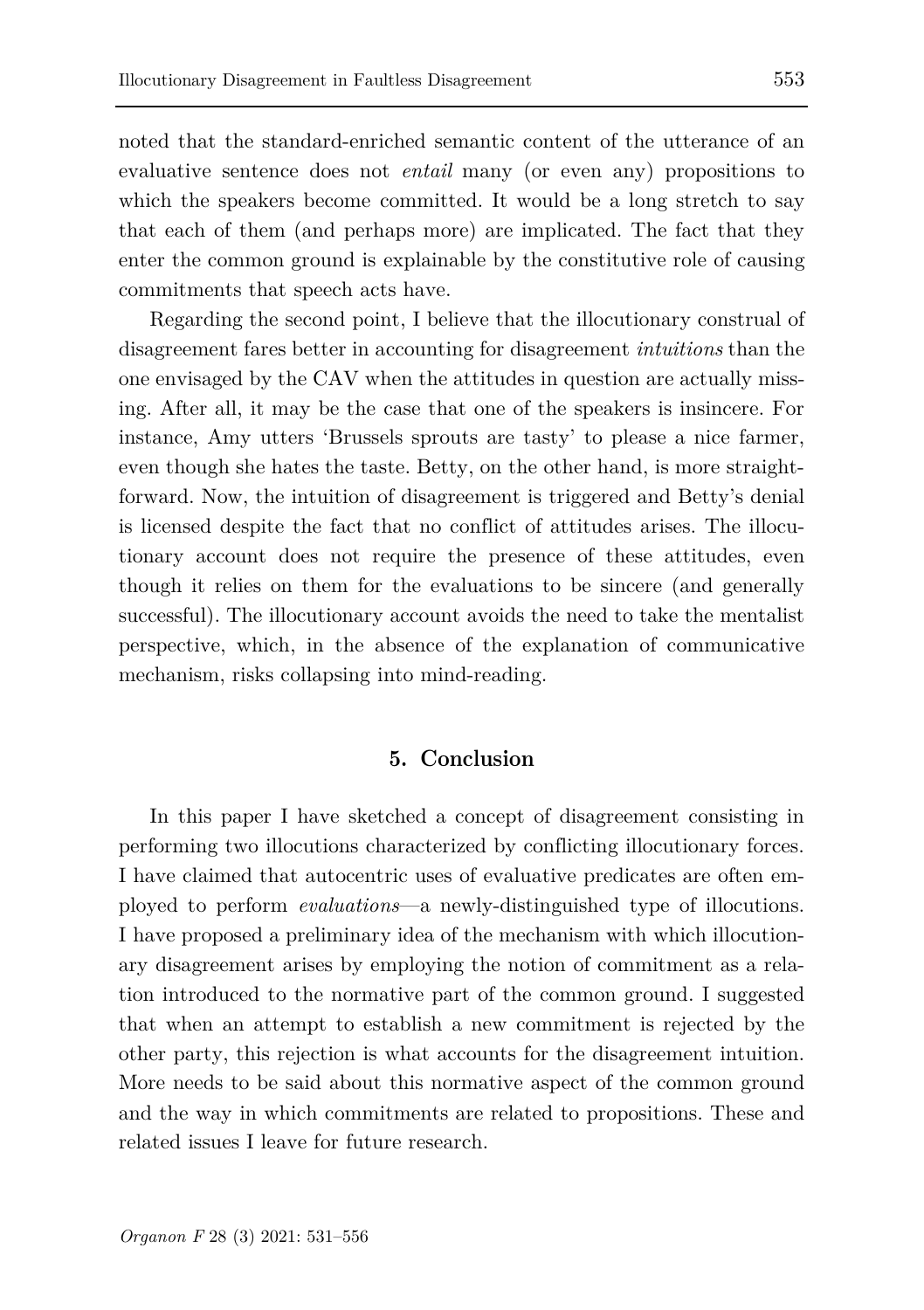#### **Acknowledgements**

I am very grateful to the Editor of this special issue Dan Zeman and to the Reviewers for their insightful comments and suggestions. I would also like to express my gratitude to the audience and organizers of the Value in Language workshop (in particular to: Graham Bex-Priestley, Bianca Cepollaro, Nils Franzén, Camil Golub, Zuzanna Jusińska, Stefano Predelli, Pekka Väyrynen, Julia Zakkou and Dan Zeman) as well as the participants of the Analytic Philosophy Department seminar at the University of Warsaw (especially to Joanna Odrowąż-Sypniewska) for their very helpful questions and remarks. Needless to say, all faults are only mine.

#### **References**

- Austin, John Longshaw. 1962. *How to Do Things with Words*. Clarendon: Oxford, Oxford University Press.
- Barker, Chris. 2013. "Negotiating Taste." *Inquiry: An Interdisciplinary Journal of Philosophy* 56 (2–3): 240–57.<https://doi.org/10.1080/0020174X.2013.784482>
- Barker, Stephen. 2010. "Cognitive Expressivism, Faultless Disagreement, and Absolute but Non-Objective Truth." *Proceedings of the Aristotelian Society* 110 (2): 183–99.<https://doi.org/10.1111/j.1467-9264.2010.00283.x>
- Bex-Priestley, Graham and Yonatan Shemmer. 2021. "Disagreement without belief." *Metaphilosophy*. <https://doi.org/10.1111/meta.12489>
- Boghossian, Paul. 2006. "What is Relativism?" In *Truth and Realism*, edited by Patrick Greenhough, and Michael P. Lynch, 13–37. Oxford: Oxford University Press. 10.1093/acprof:oso/9780199288878.001.0001
- Brandom, Robert. 1994. *Making It Explicit*. Cambridge MA: Harvard University Press.
- Buekens, Filip. 2011. "Faultless Disagreement, and the Affective-Expressive Dimension of Judgments of Taste." *Philosophia* 39 (4): 637–55. <https://doi.org/10.1007/s11406-011-9318-5>
- Capplen, Herman, and John Hawthorne. 2009. *Relativism and Monadic Truth.* Oxford University Press. 10.1093/acprof:oso/9780199560554.001.0001
- Clapp, Lenny. 2015. "A Non-Alethic Approach to Faultless Disagreement." *Dialectica* 69 (4): 517–50.<https://doi.org/10.14394/filnau.2019.0015>
- Dietz, Richard. 2008. "Epistemic Modals and Correct Disagreement." In *Relative Truth*, edited by Manuel García-Carpintero, and Max Kölbel, 239–62. Oxford: Oxford University Press. 10.1093/acprof:oso/9780199234950.001.0001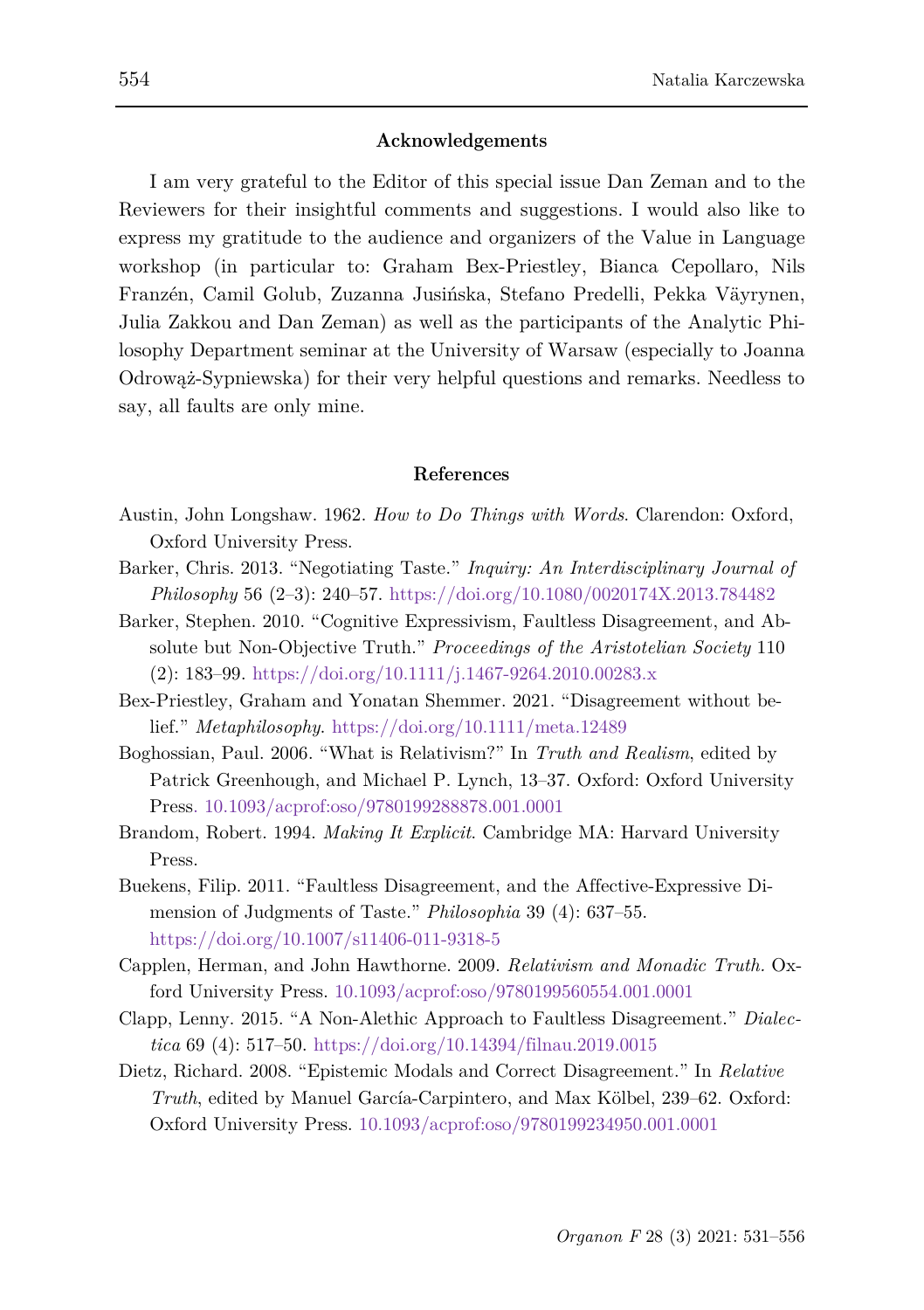- Geurts, Bart. 2019. "Communication as Commitment Sharing: Speech Acts, Communication, Common Ground." *Theoretical Linguistics* 45 (1–2): 1–30. <https://doi.org/10.1515/tl-2019-0001>
- Glanzberg, Michael. 2007. "Context, Content, and Relativism." *Philosophical Studies* 136 (1): 1–29.<https://doi.org/10.1007/s11098-007-9145-5>
- Gutzmann, Daniel. 2016. "If Expressivism Is Fun, Go For It!" In *Subjective Meaning: Alternatives to Relativism* edited by Cécile Meier, and Janneke van Wijnbergen-Huitink, 21–46, Mouton de Gruyter. <https://doi.org/10.1515/9783110402001-003>
- Green, Mitchell, "Speech Acts." In *The Stanford Encyclopedia of Philosophy* (Winter 2020 Edition), edited by Edward Zalta. URL  $=$  [https://plato.stan](https://plato.stanford.edu/archives/win2020/entries/speech-acts/)[ford.edu/archives/win2020/entries/speech-acts/](https://plato.stanford.edu/archives/win2020/entries/speech-acts/)
- Huvenes, Torfinn Thomesen. 2012. "Varieties of Disagreement and Predicates of Taste." *Australasian Journal of Philosophy* 90 (1): 167–81. <https://doi.org/10.1080/00048402.2010.550305>
- Kennedy, Christopher. 2013. "Two Sources of Subjectivity: Qualitative Assessment and Dimensional Uncertainty." *Inquiry* 6 (2–3): 258–77. <https://doi.org/10.1080/0020174X.2013.784483>
- Kölbel, Max. 2004. "Faultless Disagreement." *Proceedings of the Aristotelian Society* (104): 55–73.<https://doi.org/10.1111/j.0066-7373.2004.00081.x>
- Lasersohn, Peter. 2005. "Context Dependence, Disagreement, and Predicates of Personal Taste." *Linguistics and Philosophy* (28): 643–86. <https://doi.org/10.1007/s10988-005-0596-x>
- Lewis, David. 1969. *Convention*. Cambridge MA: Harvard University Press. DOI: 10.1002/9780470693711
- López De Sa, Dan. 2008. "Presuppositions of Commonality." In *Relative Truth* edited by Manuel García-Carpintero, and Max Kölbel, 297–310. Oxford: Oxford University Press. 10.1093/acprof:oso/9780199234950.001.0001
- MacFarlane, John. 2014. *Assessment Sensitivity: Relative Truth and Its Applications*. Oxford: Oxford University Press. 10.1093/acprof:oso/9780199682751.001.0001
- Marques, Teresa. 2015. "Disagreeing in Context." *Frontiers in Psychology* 6 (257): 1–13. 10.3389/fpsyg.2015.00257
- Marques, Teresa. 2016. "Aesthetic Predicates: A Hybrid Dispositional Account." *Inquiry: An Interdisciplinary Journal of Philosophy* 59 (6): 723–51. <https://doi.org/10.1080/0020174X.2016.1192484>
- Marques, Teresa and Manuel García-Carpintero. 2014. "Disagreement About Taste: Commonality Presuppositions and Coordination." *Australasian Journal of Philosophy* 92 (4): 701–23[. https://doi.org/10.1080/00048402.2014.922592](https://doi.org/10.1080/00048402.2014.922592)